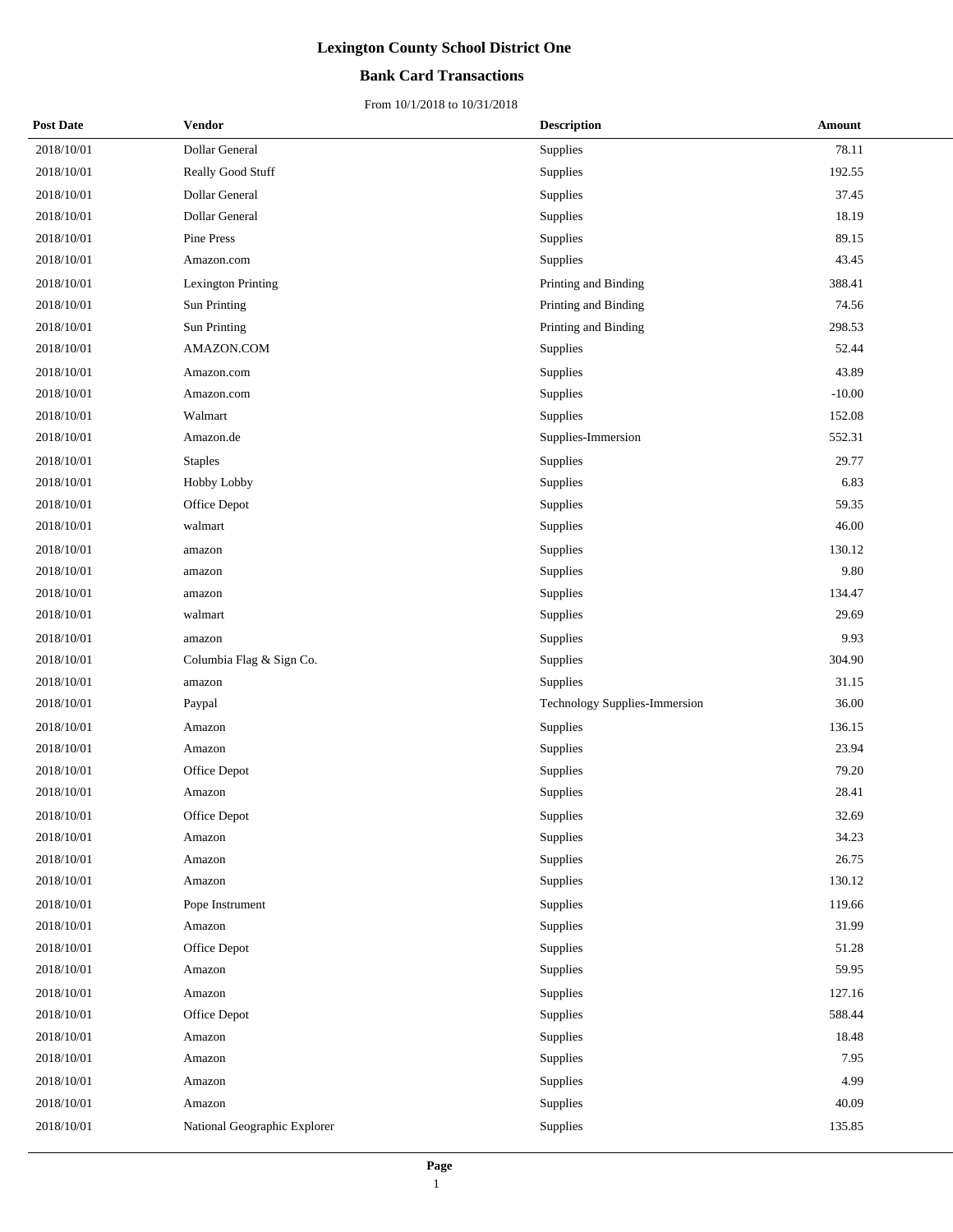## **Bank Card Transactions**

| <b>Post Date</b> | <b>Vendor</b>                  | <b>Description</b> | Amount |
|------------------|--------------------------------|--------------------|--------|
| 2018/10/01       | Amazon.com                     | Supplies           | 14.22  |
| 2018/10/01       | Heinemann.com                  | Supplies           | 104.75 |
| 2018/10/01       | Amazon.com                     | Supplies           | 115.44 |
| 2018/10/01       | Amazon.com                     | Supplies           | 61.77  |
| 2018/10/01       | School Health                  | Supplies           | 228.30 |
| 2018/10/01       | Amazon.com                     | Supplies           | 706.84 |
| 2018/10/01       | DoubleTree by Hilton           | Travel             | 402.57 |
| 2018/10/01       | Down Town Lexington Post Offic | Supplies           | 620.00 |
| 2018/10/01       | Social Studies School          | Supplies           | 595.15 |
| 2018/10/01       | Amazon                         | Supplies           | 22.20  |
| 2018/10/01       | Amazon                         | Supplies           | 66.70  |
| 2018/10/01       | Michaels                       | Supplies           | 112.31 |
| 2018/10/01       | Amazon                         | Supplies           | 11.99  |
| 2018/10/01       | Amazon                         | Supplies           | 124.13 |
| 2018/10/01       | <b>Staples</b>                 | Supplies           | 219.01 |
| 2018/10/01       | Amazon                         | Supplies           | 148.55 |
| 2018/10/01       | Wal-Mart                       | Supplies           | 28.77  |
| 2018/10/01       | <b>Staples</b>                 | Supplies           | 19.04  |
| 2018/10/01       | Smith Rubber Stamps            | Supplies           | 40.14  |
| 2018/10/01       | Michaels                       | Supplies           | 310.78 |
| 2018/10/01       | Walmart                        | Supplies           | 40.60  |
| 2018/10/01       | Post Office                    | Supplies           | 185.00 |
| 2018/10/01       | Michaels                       | Supplies           | 149.80 |
| 2018/10/01       | Amazon                         | Supplies           | 115.96 |
| 2018/10/01       | Lowe's                         | Supplies           | 135.94 |
| 2018/10/01       | Trophy and Awards              | Supplies           | 32.10  |
| 2018/10/01       | <b>USPS</b>                    | Supplies           | 250.00 |
| 2018/10/01       | <b>SCMEA Choral</b>            | Travel             | 39.01  |
| 2018/10/01       | <b>NAME</b>                    | Travel             | 133.00 |
| 2018/10/01       | Walmart                        | Supplies           | 32.49  |
| 2018/10/01       | Monoprice                      | Supplies           | 109.97 |
| 2018/10/01       | Amazon                         | Supplies           | 33.31  |
| 2018/10/01       | Channing Bete                  | Supplies           | 199.50 |
| 2018/10/01       | Dramatic Publishing            | Supplies           | 15.15  |
| 2018/10/01       | Amazon                         | Supplies           | 107.86 |
| 2018/10/01       | Amazon                         | Supplies           | 79.91  |
| 2018/10/01       | Amazon                         | Supplies           | 249.18 |
| 2018/10/01       | Musician Supply                | Supplies           | 45.23  |
| 2018/10/01       | Amazon                         | Supplies           | 40.87  |
| 2018/10/01       | Playscripts                    | Supplies           | 25.23  |
| 2018/10/01       | Party City                     | Supplies           | 60.86  |
| 2018/10/01       | Amazon                         | Supplies           | 226.72 |
| 2018/10/01       | Walmart                        | Supplies           | 165.43 |
| 2018/10/01       | Amazon                         | Supplies           | 453.61 |
| 2018/10/01       | Walmart                        | Supplies           | 22.23  |
|                  |                                |                    |        |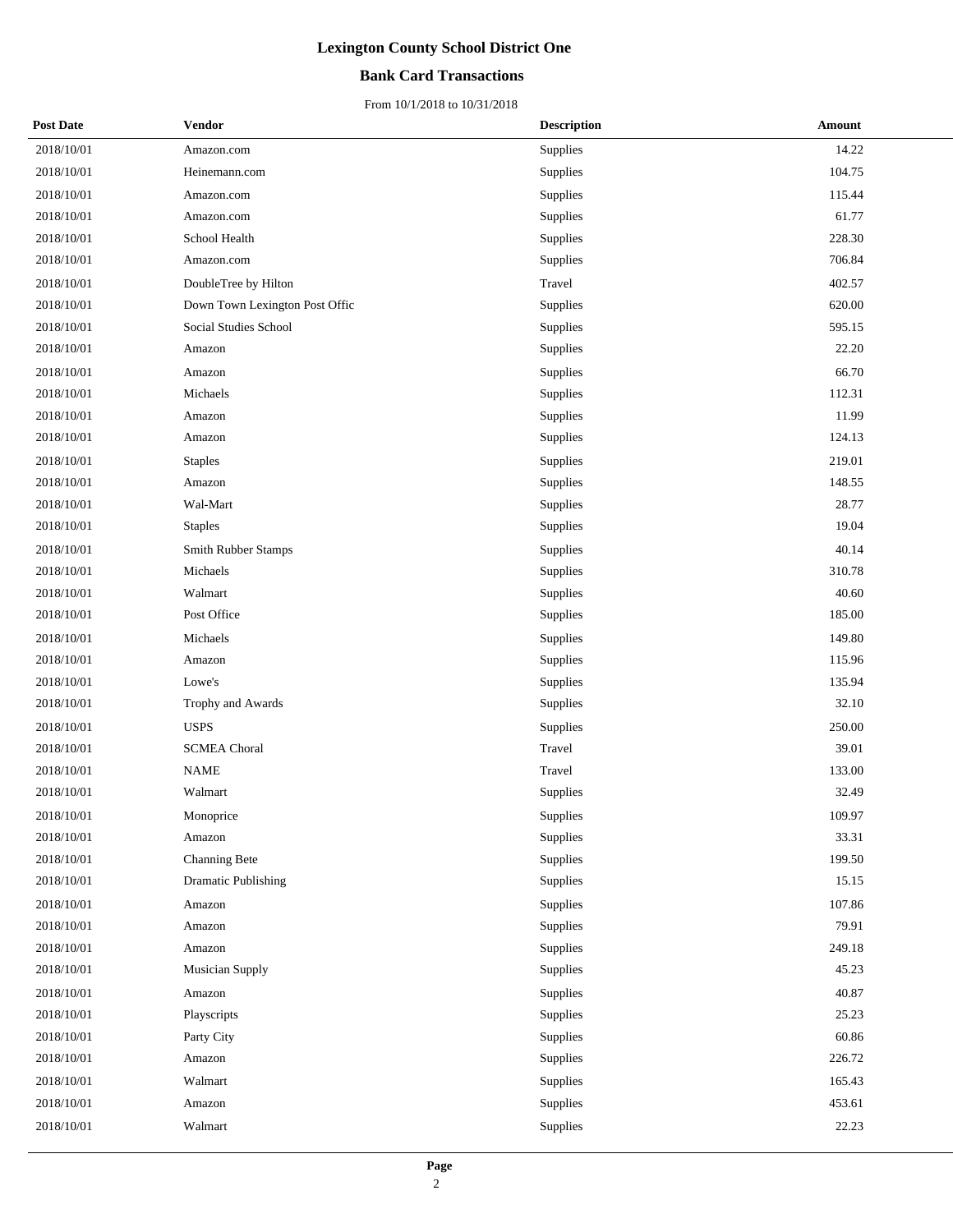## **Bank Card Transactions**

| <b>Post Date</b> | <b>Vendor</b>                  | <b>Description</b>         | Amount    |
|------------------|--------------------------------|----------------------------|-----------|
| 2018/10/01       | Cable Connections              | Supplies                   | 112.47    |
| 2018/10/01       | <b>US</b> Postmaster           | Supplies                   | 6.70      |
| 2018/10/01       | Amazon                         | Supplies                   | 476.21    |
| 2018/10/01       | Brooklyn Publisher             | Supplies                   | 9.50      |
| 2018/10/01       | Amazon                         | Supplies                   | 97.23     |
| 2018/10/01       | Playposit                      | <b>Technology Supplies</b> | 144.00    |
| 2018/10/01       | Smore                          | <b>Technology Supplies</b> | 59.00     |
| 2018/10/01       | amazon                         | Supplies                   | 15.74     |
| 2018/10/01       | Amazon                         | Supplies                   | 19.24     |
| 2018/10/01       | Walmart                        | Supplies                   | 90.85     |
| 2018/10/01       | Walmart                        | Supplies                   | 94.89     |
| 2018/10/01       | Amazon.com                     | Supplies                   | 44.91     |
| 2018/10/01       | Smith Rubber Stamps & Seals, I | Supplies                   | 32.40     |
| 2018/10/01       | Walmart                        | Supplies                   | 31.71     |
| 2018/10/01       | Walmart                        | Supplies                   | 39.47     |
| 2018/10/01       | School Health                  | Supplies                   | 411.11    |
| 2018/10/01       | Amazon                         | Library Books              | 457.24    |
| 2018/10/01       | Amazon                         | Library Books              | 104.02    |
| 2018/10/01       | <b>State Newspaper</b>         | Periodicals                | 39.89     |
| 2018/10/01       | hispanicheritagemonth          | Supplies                   | 29.85     |
| 2018/10/01       | American Library association   | Supplies                   | 39.00     |
| 2018/10/01       | Walmart                        | Supplies                   | 34.56     |
| 2018/10/01       | Hobby Lobby                    | Supplies                   | 168.99    |
| 2018/10/01       | <b>USC</b>                     | Travel                     | 95.00     |
| 2018/10/01       | <b>United Airlines</b>         | Travel                     | 839.40    |
| 2018/10/01       | Computer Design Consult        | Printing and Binding       | 53.50     |
| 2018/10/01       | Overstock.com                  | Supplies                   | 71.68     |
| 2018/10/01       | Kitty's Hallmark               | Supplies                   | 17.10     |
| 2018/10/01       | Books-A-Million                | Supplies                   | 688.88    |
| 2018/10/01       | Walmart                        | Supplies                   | 7.47      |
| 2018/10/01       | Amazon                         | Supplies                   | 352.96    |
| 2018/10/01       | Amazon.com                     | Supplies                   | $-336.42$ |
| 2018/10/01       | Costco                         | Other Objects              | 122.30    |
| 2018/10/01       | Finance charge                 | Other Objects              | 27.79     |
| 2018/10/01       | Fatz's                         | Other Objects              | 29.04     |
| 2018/10/01       | Amazon                         | Supplies                   | 160.85    |
| 2018/10/01       | Millers MPIX                   | Supplies                   | 14.30     |
| 2018/10/01       | Dollar General                 | Supplies                   | 9.63      |
| 2018/10/01       | Amazon                         | Supplies                   | 11.49     |
| 2018/10/01       | Amazon                         | Supplies                   | 180.78    |
| 2018/10/01       | Amazon                         | Supplies                   | 37.44     |
| 2018/10/01       | Food Lion                      | Other Objects              | 27.06     |
| 2018/10/01       | Groucho's                      | Other Objects              | 63.85     |
| 2018/10/01       | Publix                         | Other Objects              | 15.57     |
| 2018/10/01       | Credit Voucher                 | Travel                     | $-500.00$ |
|                  |                                |                            |           |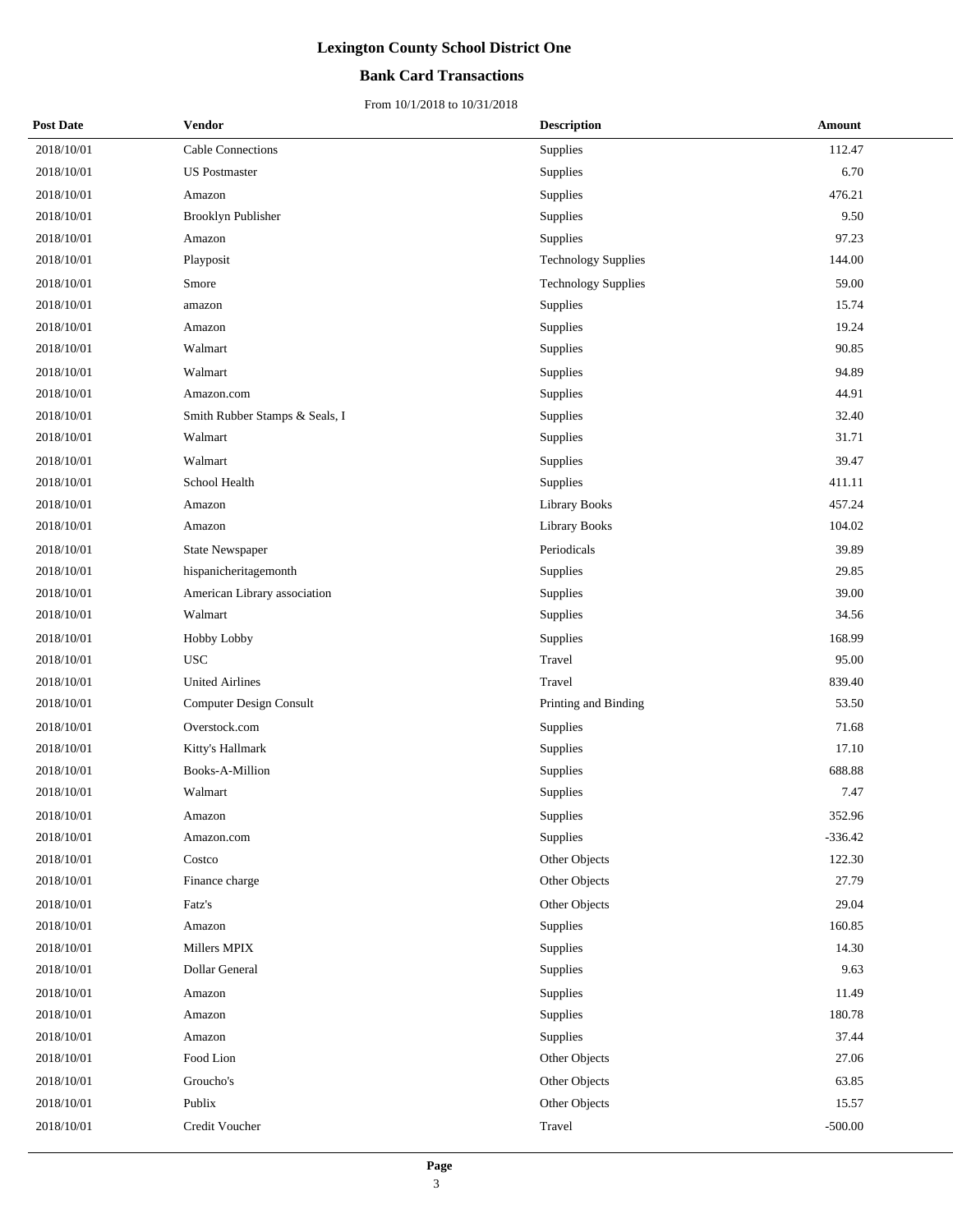## **Bank Card Transactions**

| <b>Post Date</b> | <b>Vendor</b>                  | <b>Description</b>  | Amount     |
|------------------|--------------------------------|---------------------|------------|
| 2018/10/01       | EB Intro to RE                 | Travel              | 848.70     |
| 2018/10/01       | Walmart                        | Supplies            | 33.42      |
| 2018/10/01       | Amazon                         | Supplies            | $-37.46$   |
| 2018/10/01       | Amazon                         | Supplies            | 115.16     |
| 2018/10/01       | Amazon.com                     | Supplies            | 11.34      |
| 2018/10/01       | Amazon.com                     | Supplies            | 80.97      |
| 2018/10/01       | PESI INC.                      | Dues and Fees       | 245.33     |
| 2018/10/01       | Amazon                         | Supplies            | 21.39      |
| 2018/10/01       | Amazon.com                     | Supplies            | 69.48      |
| 2018/10/01       | <b>USPS</b>                    | Supplies            | 6.70       |
| 2018/10/01       | SC Association of School Libra | Dues and Fees       | 50.00      |
| 2018/10/01       | Reversal of Duplicate Credit o | Supplies-Maintenace | 342.00     |
| 2018/10/01       | Amazon                         | Supplies-Maintenace | 16.99      |
| 2018/10/01       | Sunoco                         | Supplies-Maintenace | 43.75      |
| 2018/10/01       | Lexington County Treasurer     | Supplies-Maintenace | 108.80     |
| 2018/10/01       | Smith and Jones                | Supplies            | 23.96      |
| 2018/10/01       | Town and Country               | Supplies            | 160.00     |
| 2018/10/01       | <b>Tractor Supply</b>          | Supplies            | 124.10     |
| 2018/10/01       | Derrick's Service              | Supplies            | 86.00      |
| 2018/10/01       | Lowe's                         | Supplies            | 54.01      |
| 2018/10/01       | Lowe's                         | Supplies            | 38.57      |
| 2018/10/01       | Ed Smith Lumber                | Supplies            | 117.44     |
| 2018/10/01       | Sunoco/Pitt Stop               | Supplies            | 34.49      |
| 2018/10/01       | <b>LOCKSMITH</b>               | Supplies            | 19.65      |
| 2018/10/01       | THE HOME DEPOT                 | Supplies            | 97.42      |
| 2018/10/01       | ZORO.COM                       | Supplies            | 123.39     |
| 2018/10/01       | PETSUPERMARKET                 | Supplies            | 6.42       |
| 2018/10/01       | CHI HO CHAN                    | Supplies            | 19.79      |
| 2018/10/01       | MYSHOESUPPLY                   | Supplies            | 7.09       |
| 2018/10/01       | <b>BARGAINBROTHERS</b>         | Supplies            | 38.75      |
| 2018/10/01       | A-Z Lawnmower                  | Supplies            | 54.15      |
| 2018/10/01       | Lowe's                         | Supplies            | 91.73      |
| 2018/10/01       | Lowe's                         | Supplies            | 29.40      |
| 2018/10/01       | Lowe's                         | Supplies            | 38.08      |
| 2018/10/01       | Lowe's                         | Supplies            | 16.03      |
| 2018/10/01       | Lowe's                         | Supplies            | 80.72      |
| 2018/10/01       | <b>SCDMV</b>                   | Supplies-Maintenace | 18.29      |
| 2018/10/01       | Lowe's                         | Supplies            | 155.69     |
| 2018/10/01       | Shell                          | Supplies            | 85.00      |
| 2018/10/01       | Lowe's                         | Supplies            | 176.82     |
| 2018/10/01       | Pitt Stop                      | Supplies            | $100.00\,$ |
| 2018/10/01       | Lowe's                         | Supplies            | 39.70      |
| 2018/10/01       | Shell                          | Supplies            | 52.73      |
| 2018/10/01       | Lowes                          | Supplies            | 15.48      |
| 2018/10/01       | Ed Smith Lumber                | Supplies            | 20.69      |
|                  |                                |                     |            |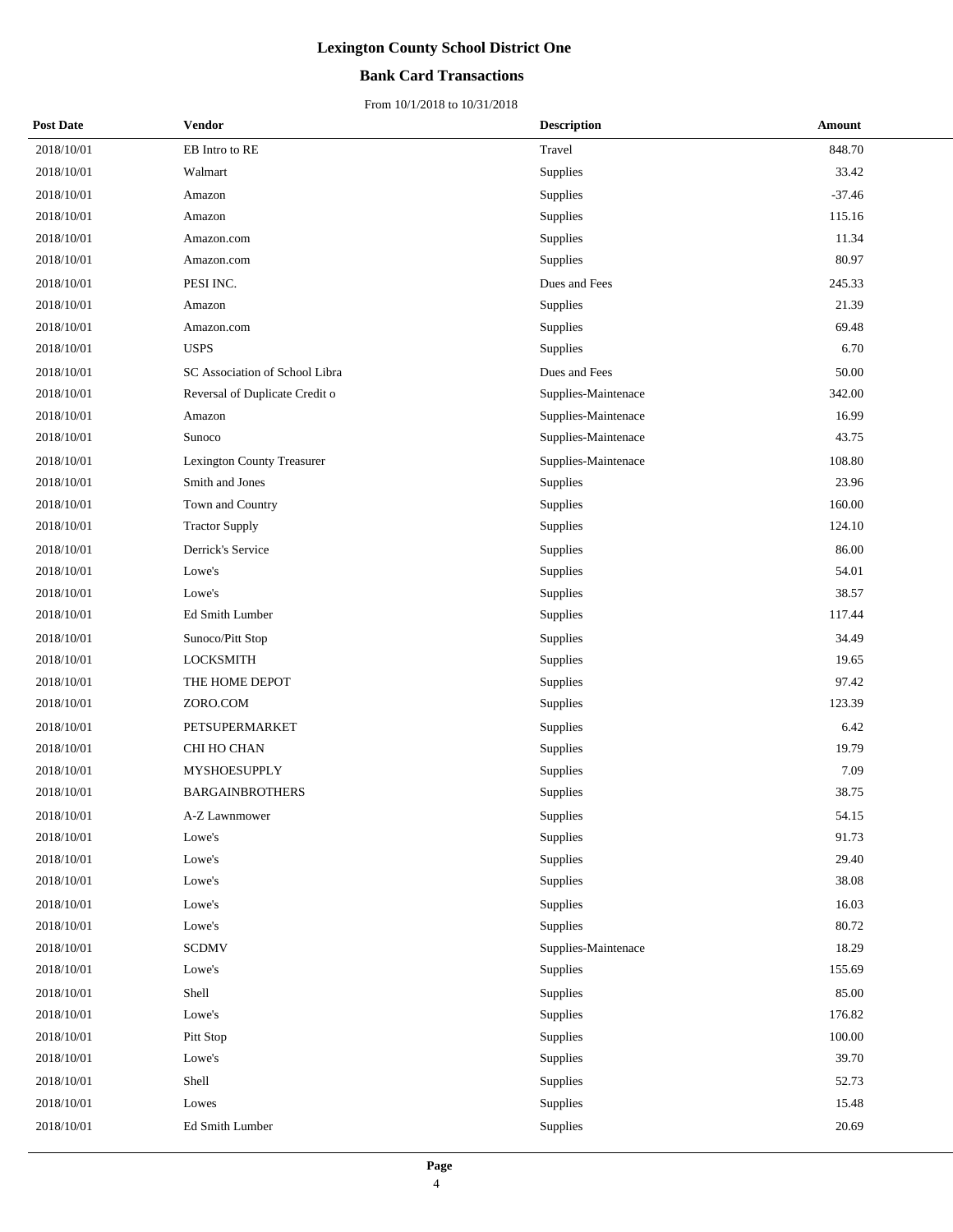## **Bank Card Transactions**

| <b>Post Date</b> | Vendor                   | <b>Description</b>        | Amount    |
|------------------|--------------------------|---------------------------|-----------|
| 2018/10/01       | Ed Smith Lumber          | Supplies                  | 12.78     |
| 2018/10/01       | <b>Appliance Parts</b>   | Supplies                  | 87.46     |
| 2018/10/01       | Pitt Stop                | Supplies                  | 76.91     |
| 2018/10/01       | Walker Hardware          | Supplies                  | 4.69      |
| 2018/10/01       | LOWE'S FOODS #1268       | Supplies                  | 60.00     |
| 2018/10/01       | THE HOME DEPOT #1106     | Supplies                  | 72.11     |
| 2018/10/01       | Speedway                 | Supplies                  | 64.15     |
| 2018/10/01       | True Value of Lexington  | Supplies                  | 105.82    |
| 2018/10/01       | Speedway                 | Supplies                  | 54.55     |
| 2018/10/01       | <b>Staples</b>           | Supplies                  | 73.12     |
| 2018/10/01       | Pitt Stop                | Supplies                  | 30.99     |
| 2018/10/01       | Pitt Stop                | Supplies                  | 25.00     |
| 2018/10/01       | Amazon.com               | Supplies                  | 55.64     |
| 2018/10/01       | Lowe's                   | Supplies                  | 58.33     |
| 2018/10/01       | <b>Murphy Express</b>    | Supplies                  | 24.64     |
| 2018/10/01       | Home Depot               | Supplies                  | 91.04     |
| 2018/10/01       | Murphy Express USA       | <b>Supplies</b>           | 50.13     |
| 2018/10/01       | Pitt Stop                | Supplies                  | 66.00     |
| 2018/10/01       | Amazon.com               | Supplies                  | 18.99     |
| 2018/10/01       | Pitt Stop                | Supplies                  | 68.00     |
| 2018/10/01       | Pitt Stop                | Supplies                  | 68.00     |
| 2018/10/01       | Amazon.com               | Supplies                  | 73.60     |
| 2018/10/01       | <b>American Airlines</b> | Travel                    | 72.74     |
| 2018/10/01       | American Airlines        | Travel                    | 480.89    |
| 2018/10/01       | <b>SLED</b>              | Other Prof & Tech Service | 26.00     |
| 2018/10/01       | <b>SLED</b>              | Other Prof & Tech Service | 160.00    |
| 2018/10/01       | Interstate               | Supplies                  | 269.24    |
| 2018/10/01       | Interstate               | Supplies                  | 111.76    |
| 2018/10/01       | Enlows                   | Supplies                  | 31.63     |
| 2018/10/01       | Interstate               | Supplies                  | 113.35    |
| 2018/10/01       | Office Depot             | Supplies                  | 274.30    |
| 2018/10/01       | Interstate               | <b>Supplies</b>           | 279.74    |
| 2018/10/01       | Office Depot             | Supplies                  | 118.76    |
| 2018/10/01       | Lowes                    | Supplies                  | $30.01\,$ |
| 2018/10/01       | Lowes                    | Supplies                  | 108.22    |
| 2018/10/01       | <b>Hook Tire</b>         | Supplies                  | 535.91    |
| 2018/10/01       | Enlows                   | Supplies                  | 109.51    |
| 2018/10/01       | Amazon                   | Supplies                  | 96.98     |
| 2018/10/01       | Interstate               | Supplies                  | 55.53     |
| 2018/10/01       | Interstate               | Supplies                  | 122.03    |
| 2018/10/01       | BP/Circle K              | Supplies                  | 52.01     |
| 2018/10/01       | Credit Voucher           | Supplies                  | $-0.43$   |
| 2018/10/01       | <b>SCDMV</b>             | Supplies                  | 35.58     |
| 2018/10/01       | Herndon Chevrolet        | Supplies                  | 69.66     |
| 2018/10/01       | Enlows                   | Supplies                  | 113.58    |
|                  |                          |                           |           |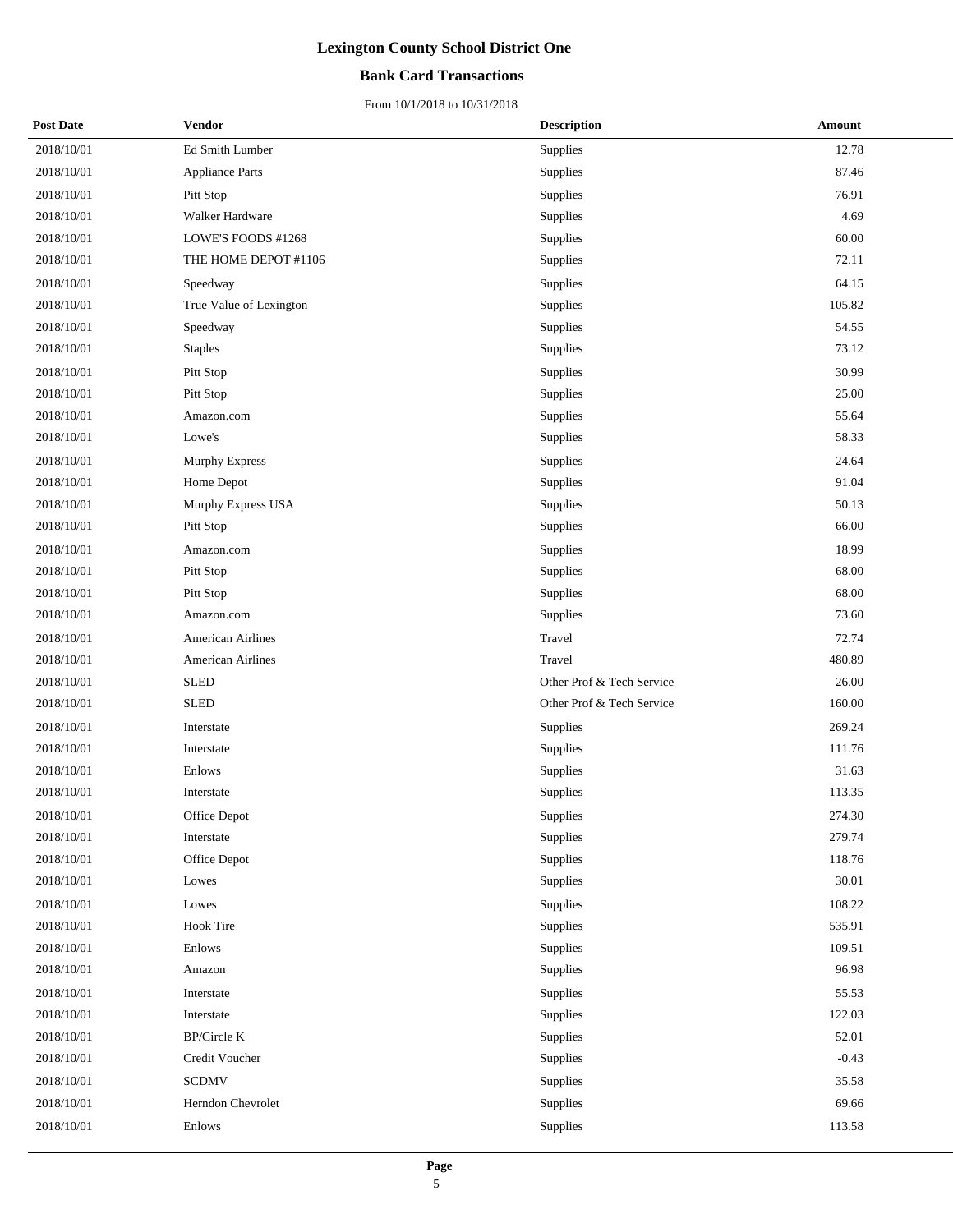### **Bank Card Transactions**

| <b>Post Date</b> | Vendor                         | <b>Description</b>         | Amount   |
|------------------|--------------------------------|----------------------------|----------|
| 2018/10/01       | <b>SCDMV</b>                   | Supplies                   | 119.99   |
| 2018/10/01       | Enlows                         | Supplies                   | 127.81   |
| 2018/10/01       | Office Depot                   | Supplies                   | 203.28   |
| 2018/10/01       | Lowes                          | Supplies                   | 28.74    |
| 2018/10/01       | Grainger                       | Supplies                   | 143.34   |
| 2018/10/01       | Interstate                     | Supplies                   | 37.93    |
| 2018/10/01       | Interstate                     | Supplies                   | 127.89   |
| 2018/10/01       | Enlows                         | Supplies                   | 221.66   |
| 2018/10/01       | Sunoco                         | Supplies                   | 12.00    |
| 2018/10/01       | Interstate                     | Supplies                   | 648.67   |
| 2018/10/01       | Amazon                         | Supplies                   | 719.77   |
| 2018/10/01       | Best Buy                       | Supplies                   | 65.25    |
| 2018/10/01       | Walmart                        | Supplies                   | 56.32    |
| 2018/10/01       | Amazon                         | Supplies                   | 260.00   |
| 2018/10/01       | Amazon                         | Supplies                   | 11.87    |
| 2018/10/01       | Amazon                         | Supplies                   | 10.82    |
| 2018/10/01       | Amazon                         | Supplies                   | 62.05    |
| 2018/10/01       | West Chatham Warning Devices - | Supplies                   | 561.75   |
| 2018/10/01       | Walmart                        | Supplies                   | 11.96    |
| 2018/10/01       | Northern Tool & Equipment      | Supplies                   | 1,028.81 |
| 2018/10/01       | Lowes Foods                    | Other Objects              | 14.00    |
| 2018/10/01       | <b>Little Caesars</b>          | Other Objects              | 42.80    |
| 2018/10/01       | <b>SCSBA</b> Online            | Travel                     | 150.00   |
| 2018/10/01       | <b>SCASA</b>                   | Travel                     | 200.00   |
| 2018/10/01       | Expedia - SCSBA                | Travel                     | 178.22   |
| 2018/10/01       | Facebook                       | Advertising                | 27.73    |
| 2018/10/01       | <b>SLED</b>                    | Other Prof & Tech Service  | 412.00   |
| 2018/10/01       | <b>SLED</b>                    | Other Prof & Tech Service  | 26.00    |
| 2018/10/01       | <b>SLED</b>                    | Other Prof & Tech Service  | 834.00   |
| 2018/10/01       | Amazon                         | Supplies                   | 12.99    |
| 2018/10/01       | TJ Max                         | Supplies                   | 16.04    |
| 2018/10/01       | Food Lion                      | Supplies                   | 9.88     |
| 2018/10/01       | Publix                         | Supplies                   | 50.00    |
| 2018/10/01       | Amazon                         | Supplies                   | 26.12    |
| 2018/10/01       | Amazon                         | Supplies                   | 17.90    |
| 2018/10/01       | Amazon                         | Supplies                   | 57.42    |
| 2018/10/01       | Amazon                         | Supplies                   | 34.16    |
| 2018/10/01       | <b>SMORE</b>                   | <b>Technology Supplies</b> | 79.00    |
| 2018/10/01       | <b>ASCD</b> Membership         | Dues and Fees              | 59.00    |
| 2018/10/01       | Amazon                         | Dues and Fees              | 127.33   |
| 2018/10/01       | <b>SHRM</b>                    | Dues and Fees              | 300.00   |
| 2018/10/01       | ASCD Membership                | Dues and Fees              | 39.00    |
| 2018/10/01       | Sam's                          | Other Objects              | 241.42   |
| 2018/10/01       | Amazon.com-                    | Supplies                   | 95.72    |
| 2018/10/01       | <b>Family First</b>            | Supplies                   | 50.00    |
|                  |                                |                            |          |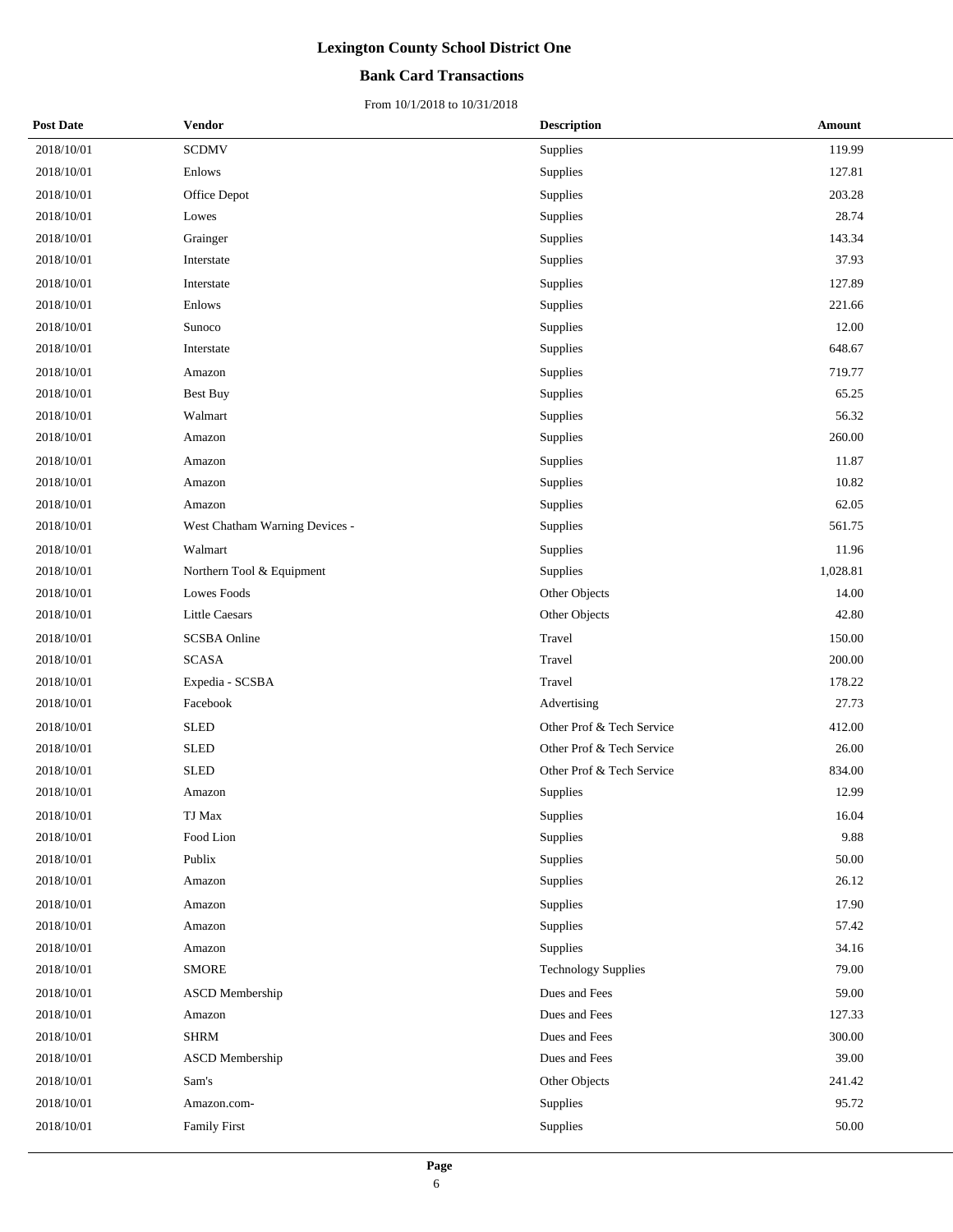## **Bank Card Transactions**

| <b>Post Date</b> | Vendor                              | <b>Description</b>      | Amount   |
|------------------|-------------------------------------|-------------------------|----------|
| 2018/10/01       | Walmart-                            | Supplies                | 123.54   |
| 2018/10/01       | Smore-                              | Supplies                | 109.00   |
| 2018/10/01       | School Mate                         | Supplies                | 976.00   |
| 2018/10/01       | American Airline                    | Travel                  | 542.60   |
| 2018/10/01       | <b>American Airlines</b>            | Travel                  | 542.60   |
| 2018/10/01       | American Airline                    | Travel                  | 542.60   |
| 2018/10/01       | <b>American Airlines</b>            | Travel                  | 542.60   |
| 2018/10/01       | <b>SASED MIDWEST PBIS</b>           | Travel                  | 1,180.00 |
| 2018/10/01       | Heinemann-                          | Travel                  | 418.00   |
| 2018/10/01       | American Airlines-Baggage L.Po      | Travel                  | 25.00    |
| 2018/10/01       | NCTM-                               | Travel                  | 296.00   |
| 2018/10/01       | Hotel Beacon-                       | Travel                  | 550.34   |
| 2018/10/01       | NYC Taxi-                           | Travel                  | 68.56    |
| 2018/10/01       | American Airlines-                  | Travel                  | 25.00    |
| 2018/10/01       | Heinemann-                          | Travel                  | 209.00   |
| 2018/10/01       | <b>NCTM</b>                         | Travel                  | 385.00   |
| 2018/10/01       | American Airlines-                  | Travel                  | 324.61   |
| 2018/10/01       | NYC Metro-                          | Travel                  | 33.00    |
| 2018/10/01       | NYC Taxi-                           | Travel                  | 68.56    |
| 2018/10/01       | American Airlines-                  | Travel                  | 324.61   |
| 2018/10/01       | Franklin Covey                      | Supplies                | 502.49   |
| 2018/10/01       | Creative Sewing Machine Center      | Supplies                | 233.12   |
| 2018/10/01       | <b>Target Lexington SC</b>          | Supplies                | 45.99    |
| 2018/10/01       | Amazon MKTP                         | Supplies                | 85.37    |
| 2018/10/01       | Phonak Hearing Systems              | Repairs and Maintenance | 200.00   |
| 2018/10/01       | Amazon MKTP                         | Supplies                | 109.95   |
| 2018/10/01       | <b>Amazon MKTP</b>                  | Supplies                | 613.59   |
| 2018/10/01       | Amazon MKTP                         | Supplies                | 62.48    |
| 2018/10/01       | Office Depot                        | Supplies                | 119.81   |
| 2018/10/01       | Office Depot                        | Supplies                | 131.58   |
| 2018/10/01       | Office Depot Lexington, SC          | Supplies                | 104.40   |
| 2018/10/01       | Amazon.com-                         | Supplies                | 229.30   |
| 2018/10/01       | Publix                              | Supplies                | 33.31    |
| 2018/10/01       | Publix                              | Other Objects           | 200.00   |
| 2018/10/01       | Parent as Teachers                  | Dues and Fees           | 729.17   |
| 2018/10/01       | Office Max                          | Supplies                | 56.83    |
| 2018/10/01       | Vista Print                         | Supplies                | 29.22    |
| 2018/10/01       | Data Recognition Corporation        | Supplies                | 44.65    |
| 2018/10/01       | Amazon.com                          | Supplies                | 987.70   |
| 2018/10/01       | <b>Roanoke Custom Products</b>      | Supplies                | 117.20   |
| 2018/10/01       | Amazon                              | Supplies                | 342.36   |
| 2018/10/01       | Publix                              | Supplies                | 27.61    |
| 2018/10/01       | <b>School Nutrition Association</b> | Dues and Fees           | 15.00    |
| 2018/10/01       | BB&T                                | Dues and Fees           | 35.00    |
| 2018/10/01       | <b>Convention Services</b>          | Dues and Fees           | $-90.00$ |
|                  |                                     |                         |          |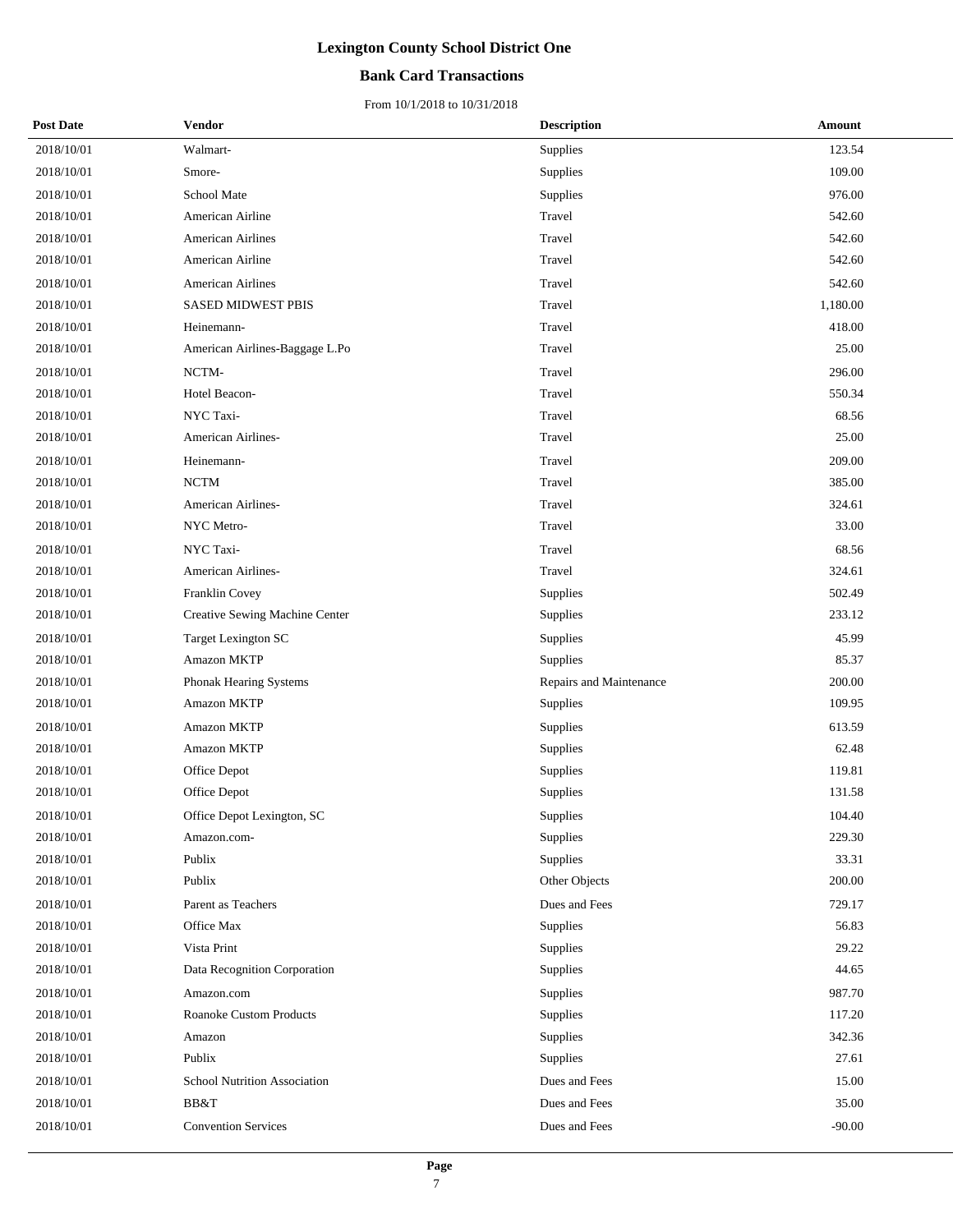## **Bank Card Transactions**

| <b>Post Date</b> | Vendor                      | <b>Description</b> | Amount |
|------------------|-----------------------------|--------------------|--------|
| 2018/10/01       | BB&T                        | Dues and Fees      | 42.14  |
| 2018/10/01       | BB&T                        | Dues and Fees      | 6.52   |
| 2018/10/01       | BB&T                        | Dues and Fees      | 35.00  |
| 2018/10/01       | Social Media Examiner       | Dues and Fees      | 867.00 |
| 2018/10/01       | BB&T                        | Dues and Fees      | 35.00  |
| 2018/10/01       | BB&T                        | Dues and Fees      | 24.82  |
| 2018/10/01       | Johnstone Supply            | Supplies           | 126.36 |
| 2018/10/01       | The Webstaurant Store       | Supplies           | 24.19  |
| 2018/10/01       | United Refrigeration        | Supplies           | 162.38 |
| 2018/10/01       | The Webstaurant Store       | Supplies           | 24.19  |
| 2018/10/01       | Johnstone Supply            | Supplies           | 280.25 |
| 2018/10/01       | Johnstone Supply            | Supplies           | 280.25 |
| 2018/10/01       | Walmart                     | Food               | 5.64   |
| 2018/10/01       | Gluten Free Foods           | Food               | 7.83   |
| 2018/10/01       | Publix                      | Food               | 10.98  |
| 2018/10/01       | Walmart                     | Food               | 36.42  |
| 2018/10/01       | Lowe's                      | Supplies           | 23.05  |
| 2018/10/01       | The Webstaurant Store       | Supplies           | 24.20  |
| 2018/10/01       | United Refrigeration        | Supplies           | 244.55 |
| 2018/10/01       | The Webstaurant Store       | Supplies           | 24.19  |
| 2018/10/01       | The Webstaurant Store       | Supplies           | 24.19  |
| 2018/10/01       | The Webstaurant Store       | Supplies           | 24.20  |
| 2018/10/01       | Walmart                     | Food               | 91.38  |
| 2018/10/01       | Publix                      | Food               | 21.00  |
| 2018/10/01       | Walmart                     | Food               | 37.14  |
| 2018/10/01       | <b>United Refrigeration</b> | Supplies           | 20.69  |
| 2018/10/01       | Walmart                     | Food               | 38.32  |
| 2018/10/01       | Walmart                     | Food               | 57.48  |
| 2018/10/01       | Johnstone Supply            | Supplies           | 75.37  |
| 2018/10/01       | Home Depot                  | Supplies           | 106.94 |
| 2018/10/01       | The Webstaurant Store       | Supplies           | 24.20  |
| 2018/10/01       | Johnstone Supply            | Supplies           | 56.96  |
| 2018/10/01       | The Webstaurant Store       | Supplies           | 24.19  |
| 2018/10/01       | Lowe's                      | Supplies           | 128.49 |
| 2018/10/01       | <b>United Refrigeration</b> | Supplies           | 187.92 |
| 2018/10/01       | Publix                      | Food               | 106.55 |
| 2018/10/01       | Publix                      | Food               | 2.19   |
| 2018/10/01       | The Webstaurant Store       | Supplies           | 24.19  |
| 2018/10/01       | Grainger                    | Supplies           | 123.45 |
| 2018/10/01       | Lowe's                      | Supplies           | 208.93 |
| 2018/10/01       | True Value                  | Supplies           | 49.18  |
| 2018/10/01       | Walgreens                   | Food               | 65.99  |
| 2018/10/01       | Walmart                     | Food               | 41.88  |
| 2018/10/01       | Walgreens                   | Food               | 197.94 |
| 2018/10/01       | Lowe's                      | Supplies           | 30.99  |
|                  |                             |                    |        |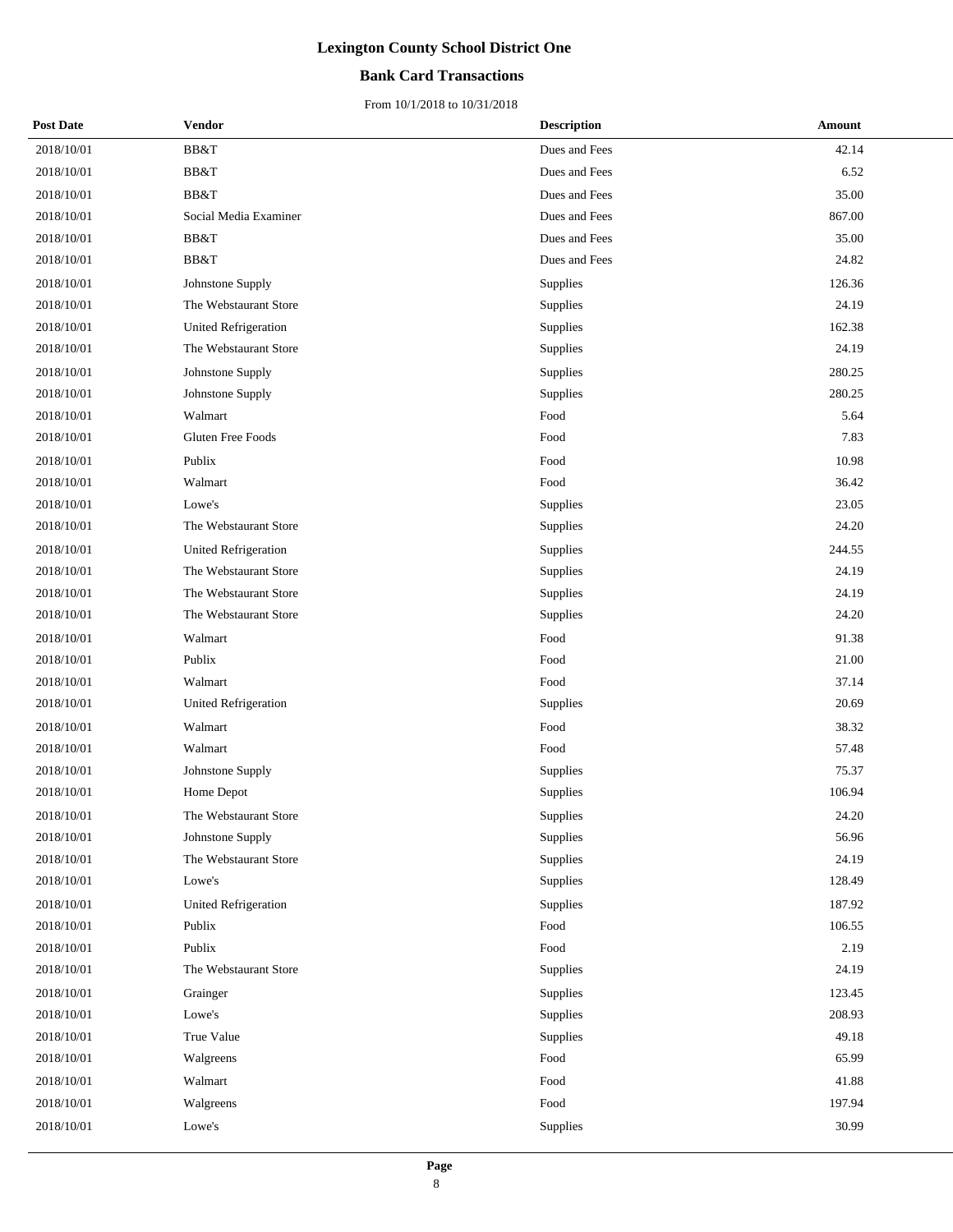## **Bank Card Transactions**

| <b>Post Date</b> | Vendor                 | <b>Description</b>             | Amount |
|------------------|------------------------|--------------------------------|--------|
| 2018/10/01       | Northern Tools         | Pupil Activity                 | 17.12  |
| 2018/10/01       | Walmart                | Pupil Activity                 | 11.61  |
| 2018/10/01       | Harbor Freight         | Pupil Activity                 | 96.24  |
| 2018/10/01       | Costco                 | Pupil Activity                 | 61.50  |
| 2018/10/01       | Amazon                 | Pupil Activity                 | 31.01  |
| 2018/10/01       | Amazon                 | Pupil Activity                 | 211.54 |
| 2018/10/01       | Makemusic              | Pupil Activity                 | 149.80 |
| 2018/10/01       | Amazon                 | Pupil Activity                 | 129.95 |
| 2018/10/01       | Amazon                 | Pupil Activity                 | 121.94 |
| 2018/10/01       | amazon                 | Pupil Activity                 | 917.35 |
| 2018/10/01       | amazon                 | Pupil Activity                 | 31.72  |
| 2018/10/01       | amazon                 | Pupil Activity                 | 588.25 |
| 2018/10/01       | Amazon                 | Pupil Activity                 | 60.86  |
| 2018/10/01       | Amazon                 | Pupil Activity                 | 155.04 |
| 2018/10/01       | Amazon                 | Pupil Activity                 | 11.99  |
| 2018/10/01       | Walmart                | Pupil Activity                 | 74.90  |
| 2018/10/01       | Lowes                  | Pupil Activity                 | 69.25  |
| 2018/10/01       | PMT*DOLLAR GENERAL.COM | Pupil Activity                 | 70.61  |
| 2018/10/01       | Dollar Tree            | Pupil Activity                 | 14.98  |
| 2018/10/01       | <b>KMart</b>           | Pupil Activity                 | 40.91  |
| 2018/10/01       | Amazon                 | Pupil Activity                 | 20.85  |
| 2018/10/01       | Amazon                 | Pupil Activity                 | 99.80  |
| 2018/10/01       | Vistaprint.com         | Pupil Activity                 | 991.18 |
| 2018/10/01       | Vistaprint.com         | Pupil Activity                 | 20.00  |
| 2018/10/01       | Amazon.com             | Pupil Activity                 | 28.75  |
| 2018/10/01       | Amazon.com             | Pupil Activity                 | 224.00 |
| 2018/10/01       | Amazon.com             | Pupil Activity                 | 99.72  |
| 2018/10/01       | Vistaprint.com         | Pupil Activity                 | 5.00   |
| 2018/10/01       | Amazon.com             | Pupil Activity                 | 166.80 |
| 2018/10/01       | Office Depot           | Pupil Activity                 | 60.17  |
| 2018/10/01       | Amazon.com             | Pupil Activity                 | 70.65  |
| 2018/10/01       | Amazon.com             | Pupil Activity                 | 14.67  |
| 2018/10/01       | PES Caf??              | Pupil Act-Fee/Collection Refnd | 5.60   |
| 2018/10/01       | Amazon                 | Pupil Activity                 | 63.02  |
| 2018/10/01       | Scantron               | Pupil Activity                 | 28.05  |
| 2018/10/01       | Scholastic Book Club   | Pupil Activity                 | 298.00 |
| 2018/10/01       | Amazon                 | Pupil Activity                 | 21.72  |
| 2018/10/01       | Amazon                 | Pupil Activity                 | 52.82  |
| 2018/10/01       | Amazon                 | Pupil Activity                 | 165.96 |
| 2018/10/01       | Amazon                 | Pupil Activity                 | 224.68 |
| 2018/10/01       | Wristband Express      | Pupil Activity                 | 101.70 |
| 2018/10/01       | Amazon.com             | Pupil Activity                 | 51.77  |
| 2018/10/01       | Markerboard People     | Pupil Activity                 | 198.00 |
| 2018/10/01       | Amazon                 | Pupil Activity                 | 130.32 |
| 2018/10/01       | Amazon                 | Pupil Activity                 | 14.67  |
|                  |                        |                                |        |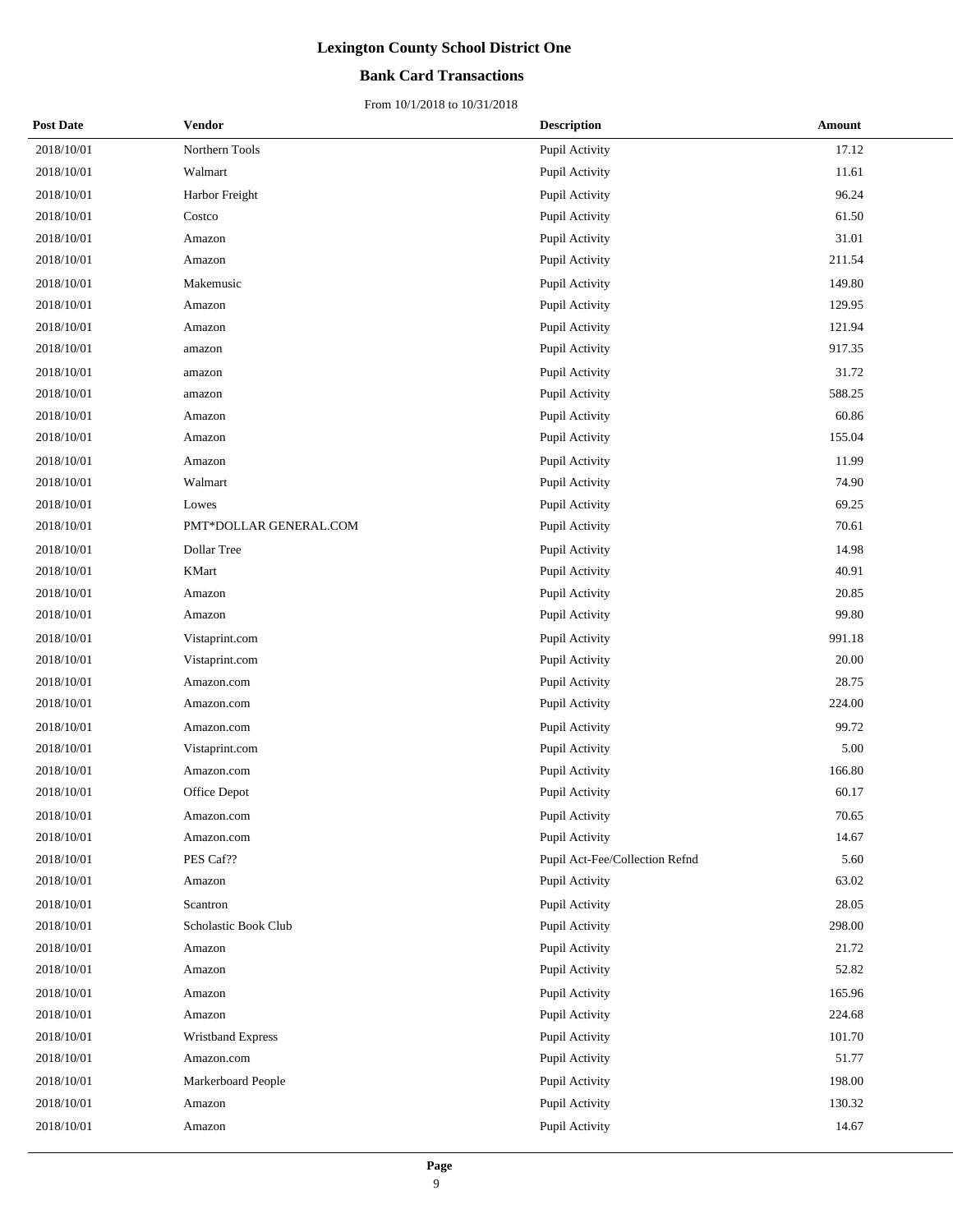## **Bank Card Transactions**

| <b>Post Date</b> | Vendor                       | <b>Description</b> | Amount    |
|------------------|------------------------------|--------------------|-----------|
| 2018/10/01       | Target                       | Pupil Activity     | 21.16     |
| 2018/10/01       | Office Depot                 | Pupil Activity     | 38.54     |
| 2018/10/01       | Target                       | Pupil Activity     | 14.30     |
| 2018/10/01       | Amazon                       | Pupil Activity     | 216.01    |
| 2018/10/01       | Amazon                       | Pupil Activity     | 62.53     |
| 2018/10/01       | Amazon                       | Pupil Activity     | 138.50    |
| 2018/10/01       | Office Depot                 | Pupil Activity     | 165.40    |
| 2018/10/01       | Amazon                       | Pupil Activity     | 134.97    |
| 2018/10/01       | walmart                      | Pupil Activity     | 24.62     |
| 2018/10/01       | Publix                       | Pupil Activity     | 25.11     |
| 2018/10/01       | Walmart                      | Pupil Activity     | 41.78     |
| 2018/10/01       | walmart                      | Pupil Activity     | 31.62     |
| 2018/10/01       | stevepangle science          | Pupil Activity     | 37.27     |
| 2018/10/01       | sams                         | Pupil Activity     | 26.88     |
| 2018/10/01       | Office Depot                 | Pupil Activity     | 9.83      |
| 2018/10/01       | Lowe's                       | Pupil Activity     | 53.44     |
| 2018/10/01       | Amazon                       | Pupil Activity     | 172.27    |
| 2018/10/01       | Amazon                       | Pupil Activity     | 25.95     |
| 2018/10/01       | Wal-Mart                     | Pupil Activity     | 50.00     |
| 2018/10/01       | American Library Association | Pupil Activity     | 195.00    |
| 2018/10/01       | amazon                       | Pupil Activity     | 16.95     |
| 2018/10/01       | amazon                       | Pupil Activity     | 16.95     |
| 2018/10/01       | amazon                       | Pupil Activity     | 169.90    |
| 2018/10/01       | amazon                       | Pupil Activity     | 94.45     |
| 2018/10/01       | edheads                      | Pupil Activity     | 20.00     |
| 2018/10/01       | Ship N Print                 | Pupil Activity     | 141.89    |
| 2018/10/01       | Amazon                       | Pupil Activity     | 821.07    |
| 2018/10/01       | Amazon                       | Pupil Activity     | $-138.83$ |
| 2018/10/01       | Amazon                       | Pupil Activity     | 47.09     |
| 2018/10/01       | Amazon                       | Pupil Activity     | 170.99    |
| 2018/10/01       | amazon                       | Pupil Activity     | 238.07    |
| 2018/10/01       | Weissman                     | Pupil Activity     | 76.81     |
| 2018/10/01       | Amazon                       | Pupil Activity     | 17.80     |
| 2018/10/01       | Amazon                       | Pupil Activity     | 18.37     |
| 2018/10/01       | Amazon                       | Pupil Activity     | 376.24    |
| 2018/10/01       | Wal-Mart                     | Pupil Activity     | 84.02     |
| 2018/10/01       | SP Teacher Geek              | Pupil Activity     | 228.00    |
| 2018/10/01       | Amazon                       | Pupil Activity     | 197.57    |
| 2018/10/01       | <b>ACI Fabric</b>            | Pupil Activity     | 195.13    |
| 2018/10/01       | SP Kidnits                   | Pupil Activity     | 48.90     |
| 2018/10/01       | <b>UPS</b> Store             | Pupil Activity     | 17.43     |
| 2018/10/01       | Lowe's                       | Pupil Activity     | 69.53     |
| 2018/10/01       | Sherwin Williams             | Pupil Activity     | 86.48     |
| 2018/10/01       | Lowes                        | Pupil Activity     | 34.87     |
| 2018/10/01       | Lowes                        | Pupil Activity     | 40.10     |
|                  |                              |                    |           |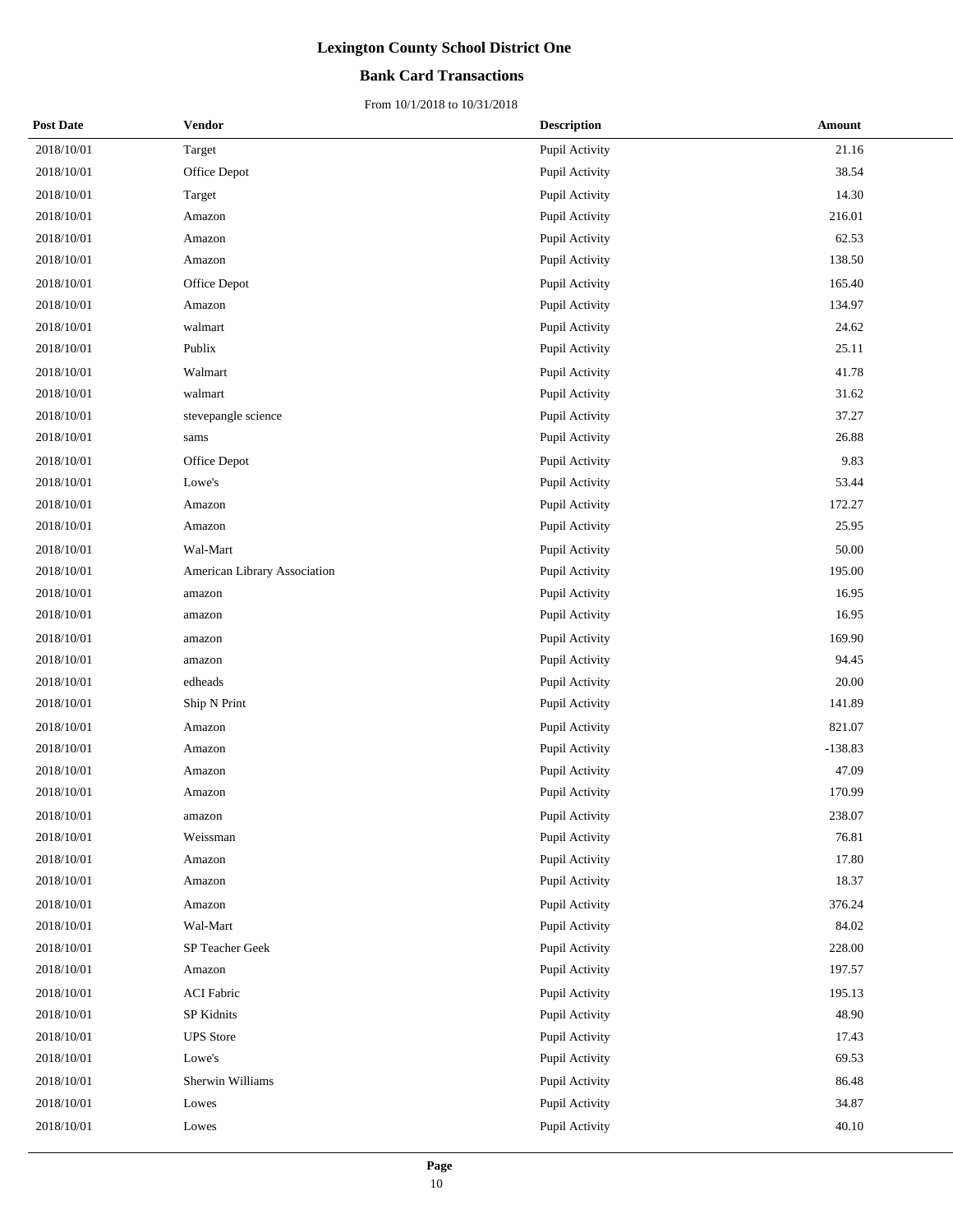## **Bank Card Transactions**

| <b>Post Date</b> | Vendor                   | <b>Description</b>        | Amount |
|------------------|--------------------------|---------------------------|--------|
| 2018/10/01       | Columbia Fire and Safety | Pupil Activity            | 298.57 |
| 2018/10/01       | Driven Sign Solutions    | Pupil Activity            | 168.53 |
| 2018/10/01       | Walmart                  | Pupil Activity            | 49.31  |
| 2018/10/01       | Hudl                     | Pupil Activity            | 963.00 |
| 2018/10/01       | Derrick's Service Center | Pupil Activity            | 40.00  |
| 2018/10/01       | IGA                      | Pupil Activity            | 57.05  |
| 2018/10/01       | ${\tt HUDL}$             | Pupil Activity            | 315.63 |
| 2018/10/01       | Chick Fil A              | Pupil Activity            | 366.70 |
| 2018/10/01       | <b>Little Caesars</b>    | Pupil Activity            | 87.20  |
| 2018/10/01       | Chick Fil A              | Pupil Activity            | 380.28 |
| 2018/10/01       | Performance Health       | Pupil Activity            | 192.60 |
| 2018/10/01       | Tennis Warehouse         | Pupil Activity            | 439.60 |
| 2018/10/01       | Sam's                    | Pupil Activity            | 68.40  |
| 2018/10/01       | Amazon                   | Pupil Activity            | 292.40 |
| 2018/10/01       | Amazon                   | Pupil Activity            | 175.85 |
| 2018/10/01       | Amazon                   | Pupil Activity            | 599.75 |
| 2018/10/01       | amazon                   | Pupil Activity            | 19.99  |
| 2018/10/01       | amazon                   | Pupil Activity            | 10.99  |
| 2018/10/01       | Parent as Teachers       | Dues and Fees             | 170.83 |
| 2018/10/03       | Hobby Lobby              | Supplies                  | 54.53  |
| 2018/10/03       | Amazon                   | Supplies                  | 160.50 |
| 2018/10/03       | Hobby Lobby              | Supplies                  | 21.05  |
| 2018/10/03       | Hobby Lobby              | Supplies                  | 75.14  |
| 2018/10/03       | Amazon                   | Supplies                  | 155.52 |
| 2018/10/03       | Office Depot             | Supplies                  | 69.33  |
| 2018/10/03       | Lakeshore Learning       | Supplies                  | 37.09  |
| 2018/10/03       | Office Depot             | Supplies                  | 169.22 |
| 2018/10/03       | Walmart                  | Supplies                  | 47.88  |
| 2018/10/03       | Home Depot               | Supplies                  | 63.06  |
| 2018/10/03       | Amazon.Com               | Supplies                  | 161.91 |
| 2018/10/03       | Amazon                   | Supplies                  | 85.99  |
| 2018/10/03       | Amazon                   | Supplies                  | 206.98 |
| 2018/10/03       | Amazon                   | Supplies                  | 69.95  |
| 2018/10/03       | Amazon                   | Supplies                  | 37.53  |
| 2018/10/03       | <b>USC</b> Conference    | Travel                    | 95.00  |
| 2018/10/03       | Amazon.com               | Supplies                  | 54.84  |
| 2018/10/03       | Amazon.com               | Supplies                  | 13.99  |
| 2018/10/03       | Smore                    | Software Renewal/Agreemen | 79.00  |
| 2018/10/03       | <b>Staples</b>           | Supplies                  | 82.11  |
| 2018/10/03       | Walmart                  | Supplies                  | 29.36  |
| 2018/10/03       | Walmart                  | Supplies                  | 7.10   |
| 2018/10/03       | Amazon                   | Supplies                  | 24.43  |
| 2018/10/03       | BB&T finance charge      | Supplies                  | 24.77  |
| 2018/10/03       | Walmart                  | Supplies                  | 121.68 |
| 2018/10/03       | Amazon                   | Supplies                  | 67.30  |
|                  |                          |                           |        |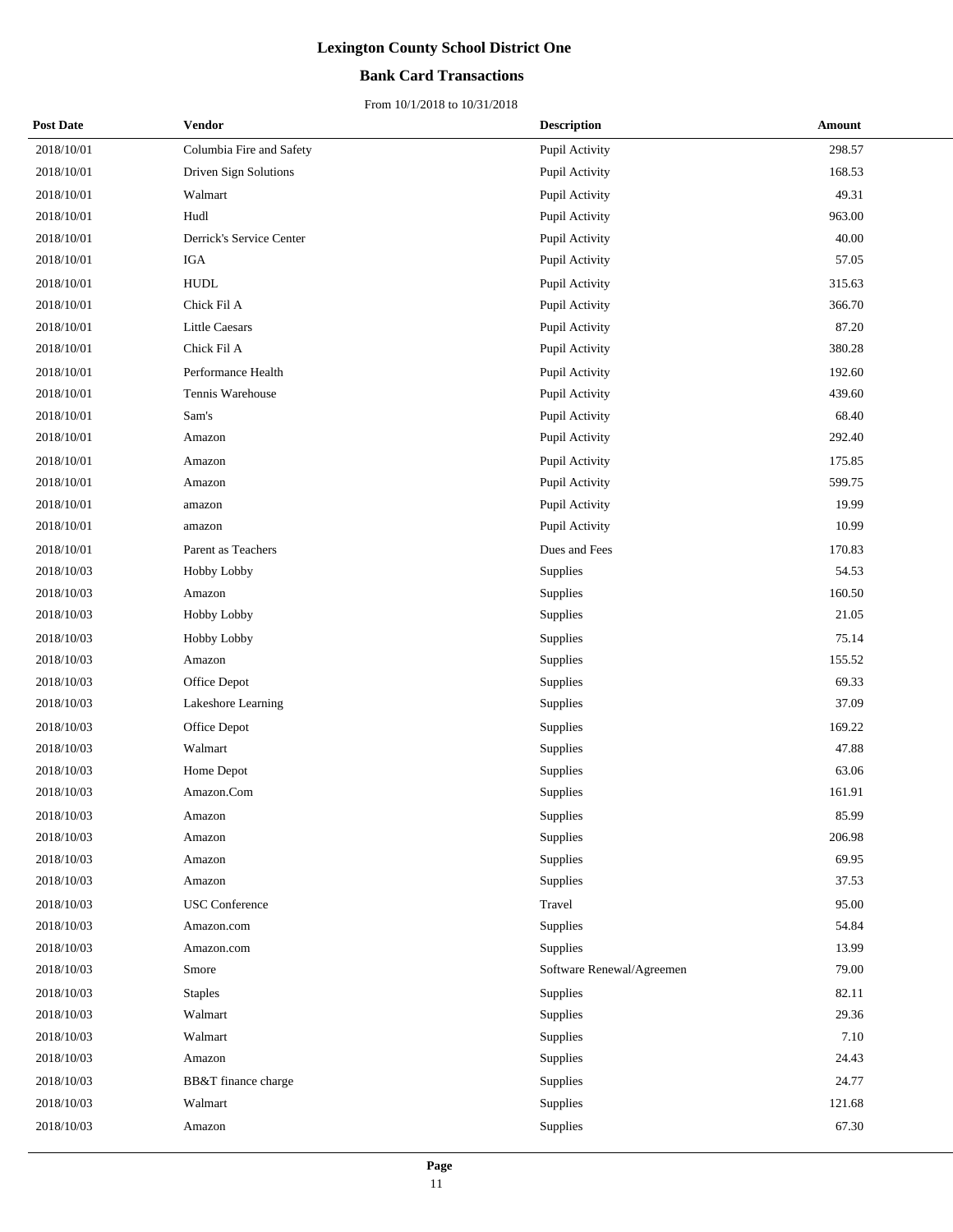### **Bank Card Transactions**

| <b>Post Date</b> | <b>Vendor</b>                  | <b>Description</b>              | Amount    |
|------------------|--------------------------------|---------------------------------|-----------|
| 2018/10/03       | Amazon                         | Supplies                        | 180.85    |
| 2018/10/03       | Pine Press                     | Printing and Binding            | 26.32     |
| 2018/10/03       | Amazon                         | Supplies                        | 299.70    |
| 2018/10/03       | Amazon                         | Supplies                        | 14.60     |
| 2018/10/03       | Amazon                         | Supplies                        | 154.80    |
| 2018/10/03       | Walmart                        | Supplies                        | 138.03    |
| 2018/10/03       | Hal Leonard Corporation        | Supplies                        | 195.00    |
| 2018/10/03       | Amazon                         | Supplies                        | 17.11     |
| 2018/10/03       | Amazon                         | Supplies                        | 8.99      |
| 2018/10/03       | Office Depot                   | Supplies                        | 91.75     |
| 2018/10/03       | Amazon                         | Supplies                        | 83.76     |
| 2018/10/03       | Walmart                        | Supplies                        | 53.48     |
| 2018/10/03       | School Health                  | Supplies                        | 2.00      |
| 2018/10/03       | Amazon                         | Supplies                        | 9.99      |
| 2018/10/03       | School Health                  | Supplies                        | 30.02     |
| 2018/10/03       | Amazon                         | Supplies                        | 17.99     |
| 2018/10/03       | Amazon                         | Supplies                        | 193.31    |
| 2018/10/03       | Amazon                         | Supplies                        | 14.36     |
| 2018/10/03       | School Health                  | Supplies                        | 7.12      |
| 2018/10/03       | Amazon.com                     | Supplies                        | 138.73    |
| 2018/10/03       | Amazon.com                     | Supplies                        | 10.53     |
| 2018/10/03       | Publix                         | Supplies                        | 31.44     |
| 2018/10/03       | William MacGill                | Supplies                        | 215.44    |
| 2018/10/03       | Animoto                        | Software Renewal/Agreemen       | 264.00    |
| 2018/10/03       | The State Newspaper            | Periodicals                     | 130.00    |
| 2018/10/03       | Amazon                         | Supplies                        | 5.44      |
| 2018/10/03       | <b>ACTFL</b>                   | <b>Travel-Teacher Staff Dev</b> | 255.00    |
| 2018/10/03       | SC council for the Social Stud | <b>Travel-Teacher Staff Dev</b> | 150.00    |
| 2018/10/03       | SC Council for the Social Stud | <b>Travel-Teacher Staff Dev</b> | 150.00    |
| 2018/10/03       | Heinemann                      | Travel-Teacher Staff Dev        | 209.00    |
| 2018/10/03       | National Association for Music | Dues and Fees                   | 130.00    |
| 2018/10/03       | National Association for Music | Dues and Fees                   | 130.00    |
| 2018/10/03       | Amazon.com                     | Supplies                        | 7.99      |
| 2018/10/03       | Amazon.Com                     | Supplies                        | 91.78     |
| 2018/10/03       | Walmart                        | Supplies                        | 12.11     |
| 2018/10/03       | Walmart                        | Supplies                        | 125.65    |
| 2018/10/03       | Office Depot                   | Supplies                        | 116.56    |
| 2018/10/03       | Amazon                         | Supplies                        | $31.02\,$ |
| 2018/10/03       | Amazon                         | Supplies                        | 22.58     |
| 2018/10/03       | Amazon                         | Supplies                        | 53.38     |
| 2018/10/03       | Amazon                         | Supplies                        | 97.72     |
| 2018/10/03       | Office Depot                   | Supplies                        | 29.94     |
| 2018/10/03       | Office Depot                   | Supplies                        | 36.80     |
| 2018/10/03       | Quick Serve                    | Supplies                        | 82.50     |
| 2018/10/03       | Quick Serve                    | Supplies                        | 20.64     |
|                  |                                |                                 |           |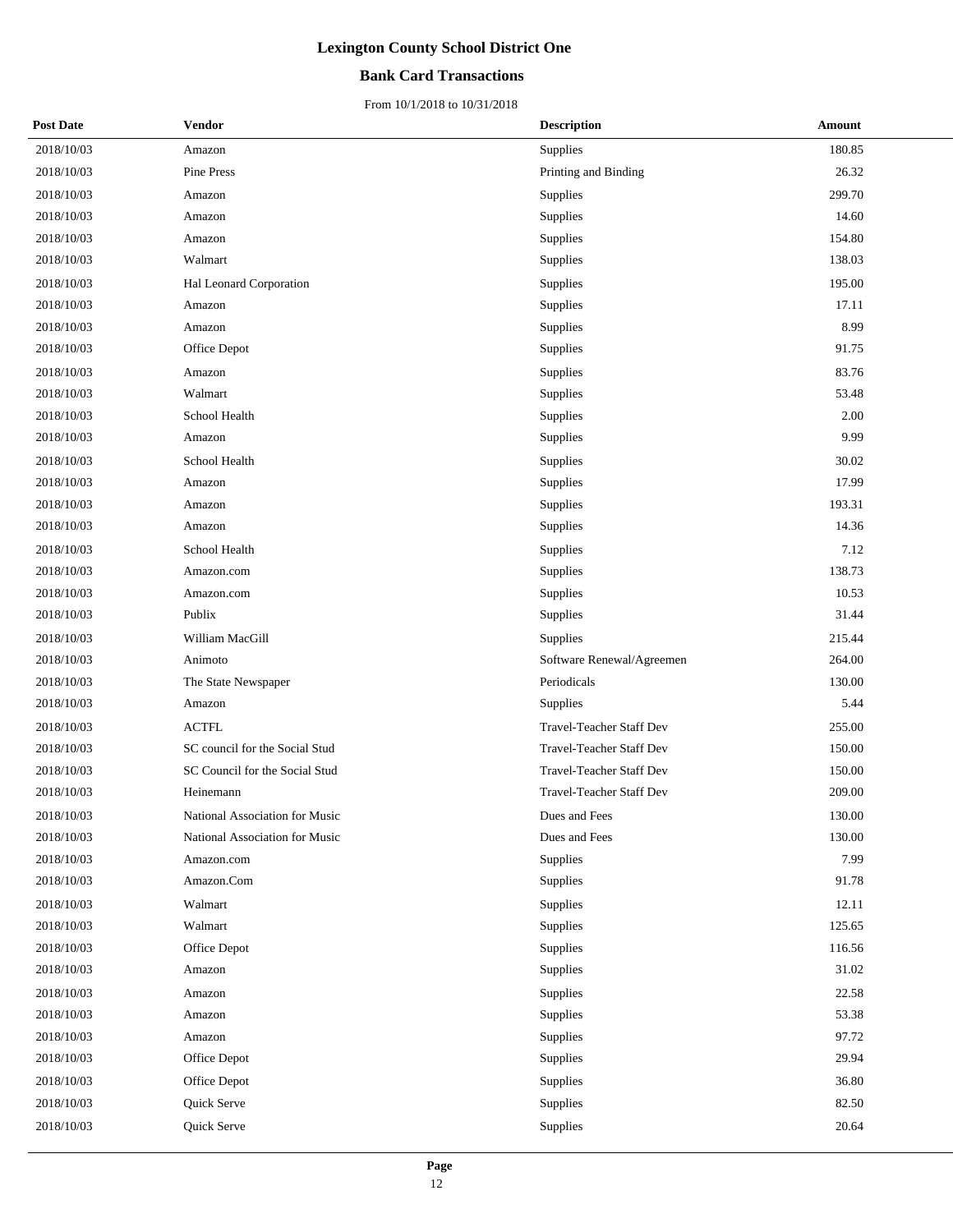## **Bank Card Transactions**

| <b>Post Date</b> | Vendor                       | <b>Description</b> | Amount |
|------------------|------------------------------|--------------------|--------|
| 2018/10/03       | Amazon                       | Supplies           | 55.92  |
| 2018/10/03       | Amazon                       | Supplies           | 50.70  |
| 2018/10/03       | Amazon                       | Supplies           | 99.83  |
| 2018/10/03       | Three Fountains Ace Hardware | Supplies           | 39.73  |
| 2018/10/03       | Lowes                        | Supplies           | 141.45 |
| 2018/10/03       | AutoZone                     | Supplies           | 47.05  |
| 2018/10/03       | Amazon                       | Supplies           | 109.99 |
| 2018/10/03       | Amazon                       | Supplies           | 28.88  |
| 2018/10/03       | Derricks Service Center      | Supplies           | 62.63  |
| 2018/10/03       | Walmart                      | Supplies           | 21.12  |
| 2018/10/03       | Pitt Stop                    | Supplies           | 47.38  |
| 2018/10/03       | Exxon                        | Supplies           | 37.26  |
| 2018/10/03       | <b>Lowes Foods</b>           | Supplies           | 70.00  |
| 2018/10/03       | Amazon.com                   | Supplies           | 57.72  |
| 2018/10/03       | Heinemann                    | Supplies           | 47.00  |
| 2018/10/03       | Amazon.Com                   | Supplies           | 32.77  |
| 2018/10/03       | Wal Mart                     | Pupil Activity     | 95.94  |
| 2018/10/03       | Amazon.com                   | Pupil Activity     | 65.27  |
| 2018/10/03       | Wal Mart                     | Pupil Activity     | 10.06  |
| 2018/10/03       | <b>Smart Signs</b>           | Pupil Activity     | 272.69 |
| 2018/10/03       | JW Pepper                    | Pupil Activity     | 66.00  |
| 2018/10/03       | Amazon                       | Pupil Activity     | 91.12  |
| 2018/10/03       | Amazon                       | Pupil Activity     | 70.20  |
| 2018/10/03       | Amazon                       | Pupil Activity     | 123.03 |
| 2018/10/03       | Amazon                       | Pupil Activity     | 78.84  |
| 2018/10/03       | <b>UPS</b> Store             | Pupil Activity     | 158.66 |
| 2018/10/03       | The UPS Store                | Pupil Activity     | 721.69 |
| 2018/10/03       | <b>USPS</b>                  | Pupil Activity     | 250.00 |
| 2018/10/03       | Target                       | Pupil Activity     | 44.66  |
| 2018/10/03       | Raptor                       | Pupil Activity     | 200.00 |
| 2018/10/03       | Amazon.com                   | Pupil Activity     | 154.26 |
| 2018/10/03       | <b>Presentation Systems</b>  | Pupil Activity     | 58.26  |
| 2018/10/03       | Amazon.com                   | Pupil Activity     | 39.89  |
| 2018/10/03       | Walmart                      | Pupil Activity     | 35.95  |
| 2018/10/03       | Pine Press                   | Pupil Activity     | 347.25 |
| 2018/10/03       | Pine Press                   | Pupil Activity     | 93.05  |
| 2018/10/03       | Amazon                       | Pupil Activity     | 27.68  |
| 2018/10/03       | Heinemann                    | Pupil Activity     | 132.42 |
| 2018/10/03       | Walmart                      | Pupil Activity     | 91.74  |
| 2018/10/03       | Amazon                       | Pupil Activity     | 53.84  |
| 2018/10/03       | <b>Studies Weekly</b>        | Pupil Activity     | 956.25 |
| 2018/10/03       | Reading Warehouse            | Pupil Activity     | 249.94 |
| 2018/10/03       | Teacher pay Teachers         | Pupil Activity     | 88.50  |
| 2018/10/03       | Walgreens                    | Pupil Activity     | 64.09  |
| 2018/10/03       | Walgreens                    | Pupil Activity     | 12.82  |
|                  |                              |                    |        |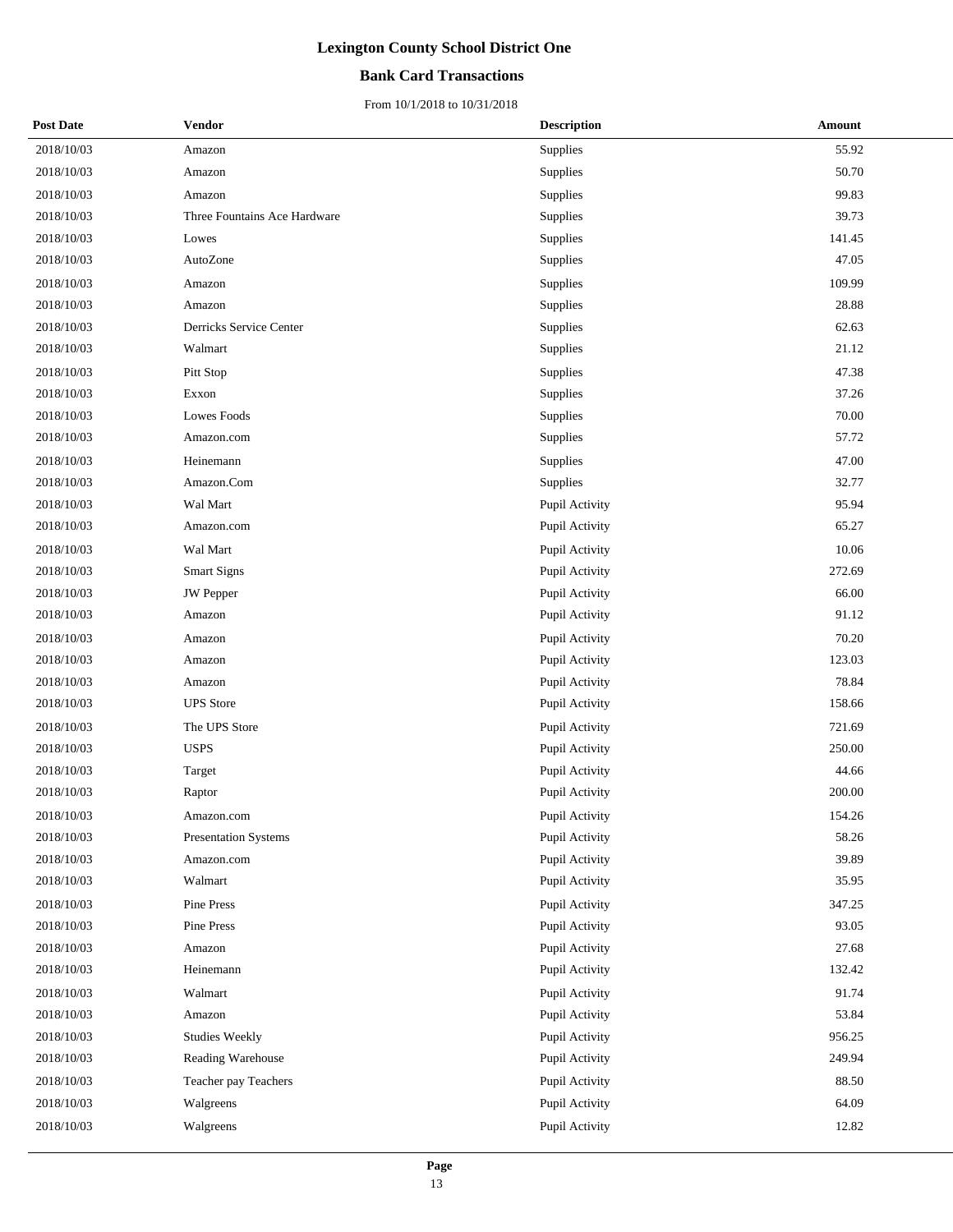## **Bank Card Transactions**

| <b>Post Date</b> | Vendor                   | <b>Description</b>         | Amount |
|------------------|--------------------------|----------------------------|--------|
| 2018/10/03       | Walmart                  | Pupil Activity             | 91.30  |
| 2018/10/03       | Wal Mart                 | Pupil Activity             | 8.39   |
| 2018/10/03       | Dollar General           | Pupil Activity             | 2.14   |
| 2018/10/03       | West Music               | Pupil Activity             | 660.10 |
| 2018/10/03       | Musician Supply          | Pupil Activity             | 34.24  |
| 2018/10/03       | Lowe's                   | Supplies                   | 35.63  |
| 2018/10/03       | Amazon.com               | Supplies                   | 108.34 |
| 2018/10/03       | Wal Mart                 | Supplies                   | 217.50 |
| 2018/10/03       | Wal Mart                 | Supplies                   | 23.76  |
| 2018/10/03       | Wal Mart                 | Supplies                   | 23.85  |
| 2018/10/03       | Dollar General           | Supplies                   | 38.22  |
| 2018/10/03       | Amazon.com               | Supplies                   | 85.44  |
| 2018/10/03       | Amazon.com               | Supplies                   | 32.99  |
| 2018/10/03       | Amazon.com               | Supplies                   | 20.99  |
| 2018/10/03       | Amazon.com               | Supplies                   | 49.99  |
| 2018/10/03       | <b>SVM Prepaid Cards</b> | Supplies                   | 229.25 |
| 2018/10/05       | <b>CAFE STRUDEL</b>      | Other Objects              | 77.87  |
| 2018/10/22       | <b>AMAZON</b>            | Supplies                   | 56.92  |
| 2018/10/22       | Amazon.com               | Supplies                   | 63.05  |
| 2018/10/22       | Flocabulary              | Supplies                   | 96.00  |
| 2018/10/22       | Winthrop University      | Travel                     | 75.00  |
| 2018/10/22       | Amazon                   | Supplies                   | 60.76  |
| 2018/10/22       | <b>Staples</b>           | Supplies                   | 70.61  |
| 2018/10/22       | <b>Staples</b>           | Supplies                   | 299.58 |
| 2018/10/22       | Amazon                   | Supplies                   | 133.21 |
| 2018/10/22       | Amazon                   | Supplies                   | 12.84  |
| 2018/10/22       | Shell Oil                | Supplies                   | 52.87  |
| 2018/10/22       | Amazon                   | Supplies                   | 19.32  |
| 2018/10/22       | Walker Hardware LLC      | Supplies                   | 8.03   |
| 2018/10/22       | Walmart #4521            | Supplies                   | 34.68  |
| 2018/10/22       | Lowes #01066             | Supplies                   | 255.97 |
| 2018/10/22       | Lowes #01066             | Supplies                   | 514.75 |
| 2018/10/22       | <b>KENDALL HUNT</b>      | Supplies                   | 13.90  |
| 2018/10/22       | <b>NAfME</b>             | Travel                     | 130.00 |
| 2018/10/22       | SC Wildlife Magazine     | Periodicals                | 10.00  |
| 2018/10/22       | <b>ACTE</b>              | Travel-MMGW/HSTW Staff Dev | 445.00 |
| 2018/10/22       | <b>United Airlines</b>   | Travel-MMGW/HSTW Staff Dev | 238.60 |
| 2018/10/22       | Heinemann                | Travel-Teacher Staff Dev   | 249.00 |
| 2018/10/22       | <b>AMAZON</b>            | Supplies                   | 21.84  |
| 2018/10/22       | <b>AMAZON</b>            | Supplies                   | 14.76  |
| 2018/10/22       | <b>AMAZON</b>            | <b>Supplies</b>            | 213.99 |
| 2018/10/22       | A-Z Lawnmower            | Repairs and Maintenance    | 81.42  |
| 2018/10/22       | Lowe's                   | Supplies-Maintenace        | 7.45   |
| 2018/10/22       | Carolina Power Equipment | Supplies-Maintenace        | 172.26 |
| 2018/10/22       | Shell Oil                | Supplies-Maintenace        | 95.00  |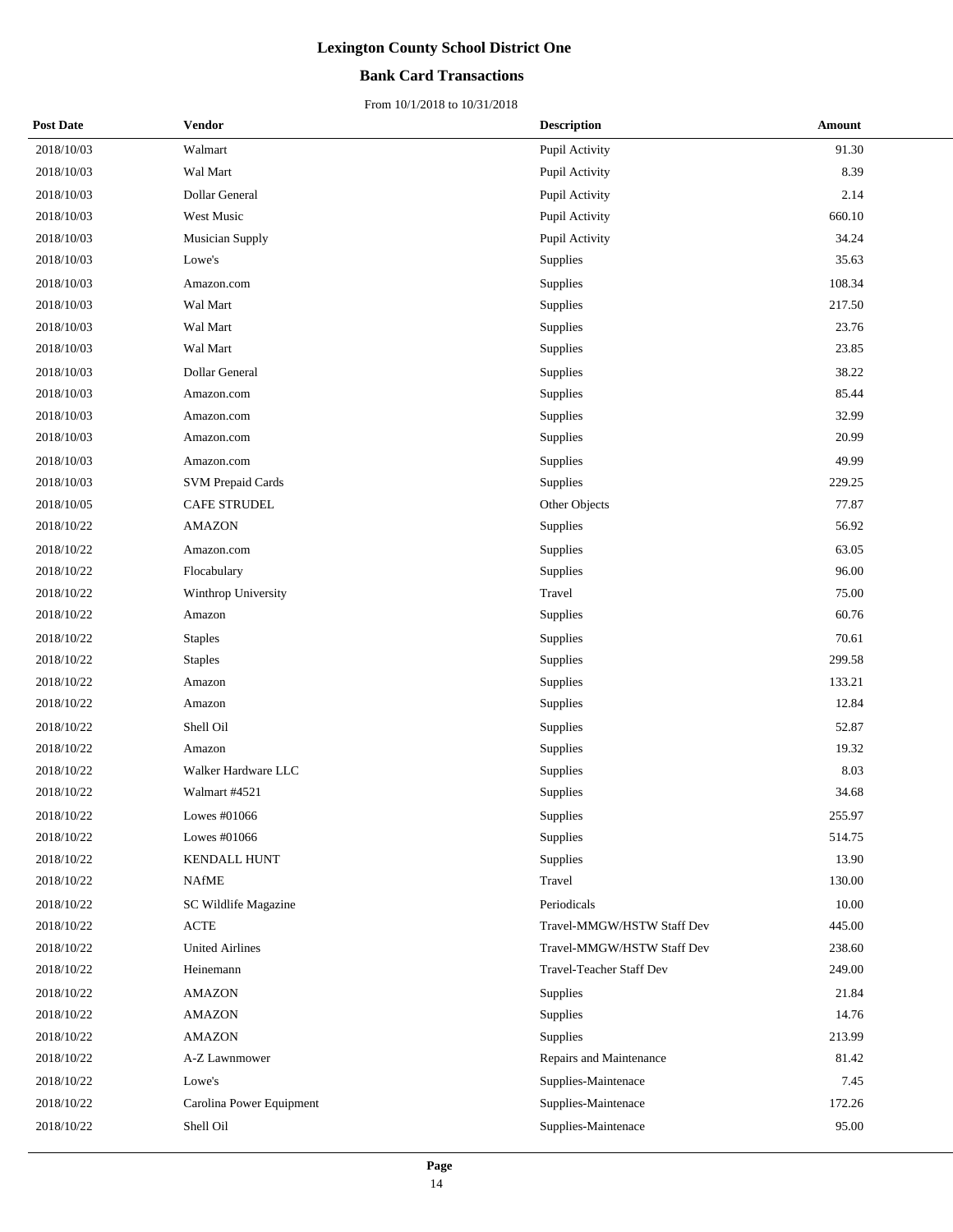## **Bank Card Transactions**

| <b>Post Date</b> | <b>Vendor</b>         | <b>Description</b>  | Amount |
|------------------|-----------------------|---------------------|--------|
| 2018/10/22       | AutoZone              | Supplies-Maintenace | 107.92 |
| 2018/10/22       | Metals & Alloy        | Supplies-Maintenace | 155.08 |
| 2018/10/22       | Loves Travel          | Supplies-Maintenace | 20.00  |
| 2018/10/22       | Home Depot            | Supplies-Maintenace | 227.89 |
| 2018/10/22       | <b>Tractor Supply</b> | Supplies-Maintenace | 194.38 |
| 2018/10/22       | Lexington True Value  | Supplies-Maintenace | 9.62   |
| 2018/10/22       | Amazon                | Supplies-Maintenace | 106.15 |
| 2018/10/22       | Shell Oil             | Supplies-Maintenace | 95.00  |
| 2018/10/22       | Amazon                | Supplies-Maintenace | 126.02 |
| 2018/10/22       | Metals & Alloy        | Supplies-Maintenace | 85.71  |
| 2018/10/22       | Shell Oil             | Supplies-Maintenace | 85.00  |
| 2018/10/22       | Amazon                | Supplies-Maintenace | 63.01  |
| 2018/10/22       | <b>Tractor Supply</b> | Supplies-Maintenace | 226.79 |
| 2018/10/22       | Sparrow & Kennedy     | Supplies-Maintenace | 109.93 |
| 2018/10/22       | <b>Tractor Supply</b> | Supplies-Maintenace | 81.16  |
| 2018/10/22       | <b>CES</b>            | Supplies-Maintenace | 63.04  |
| 2018/10/22       | <b>Tractor Supply</b> | Supplies-Maintenace | 160.49 |
| 2018/10/22       | Amazon                | Supplies-Maintenace | 47.03  |
| 2018/10/22       | CIRCLE K              | Supplies            | 42.28  |
| 2018/10/22       | LOWE'S                | Supplies            | 9.95   |
| 2018/10/22       | <b>AMAZON</b>         | Supplies            | 67.54  |
| 2018/10/22       | LOWE'S                | Supplies            | 28.58  |
| 2018/10/22       | LOWE'S                | Supplies            | 42.95  |
| 2018/10/22       | LOWE'S                | Supplies            | 29.82  |
| 2018/10/22       | AutoZone              | Supplies-Maintenace | 132.53 |
| 2018/10/22       | <b>CES</b>            | Supplies-Maintenace | 106.41 |
| 2018/10/22       | Lowe's                | Supplies-Maintenace | 13.87  |
| 2018/10/22       | Lowe's                | Supplies-Maintenace | 138.78 |
| 2018/10/22       | Lowe's                | Supplies-Maintenace | 25.85  |
| 2018/10/22       | Lowe's                | Supplies-Maintenace | 12.39  |
| 2018/10/22       | <b>CES</b>            | Supplies-Maintenace | 115.68 |
| 2018/10/22       | Lowe's                | Supplies-Maintenace | 38.88  |
| 2018/10/22       | Graybar               | Supplies-Maintenace | 466.28 |
| 2018/10/22       | <b>CES</b>            | Supplies-Maintenace | 202.23 |
| 2018/10/22       | Sherwin Williams      | Supplies-Maintenace | 149.89 |
| 2018/10/22       | Sherwin Williams      | Supplies-Maintenace | 70.34  |
| 2018/10/22       | Sunoco                | Supplies            | 101.00 |
| 2018/10/22       | Walker Hardware LLC   | Supplies            | 34.56  |
| 2018/10/22       | Walker Hardware LLC   | Supplies            | 14.01  |
| 2018/10/22       | Walker Hardware LLC   | Supplies            | 5.98   |
| 2018/10/22       | Amazon                | Supplies            | 136.25 |
| 2018/10/22       | Lowe's                | Supplies-Maintenace | 17.86  |
| 2018/10/22       | <b>ADM</b> Signs      | Supplies-Maintenace | 32.10  |
| 2018/10/22       | Amazon                | Supplies-Maintenace | 85.65  |
| 2018/10/22       | OL Holly Sons         | Supplies-Maintenace | 167.99 |
|                  |                       |                     |        |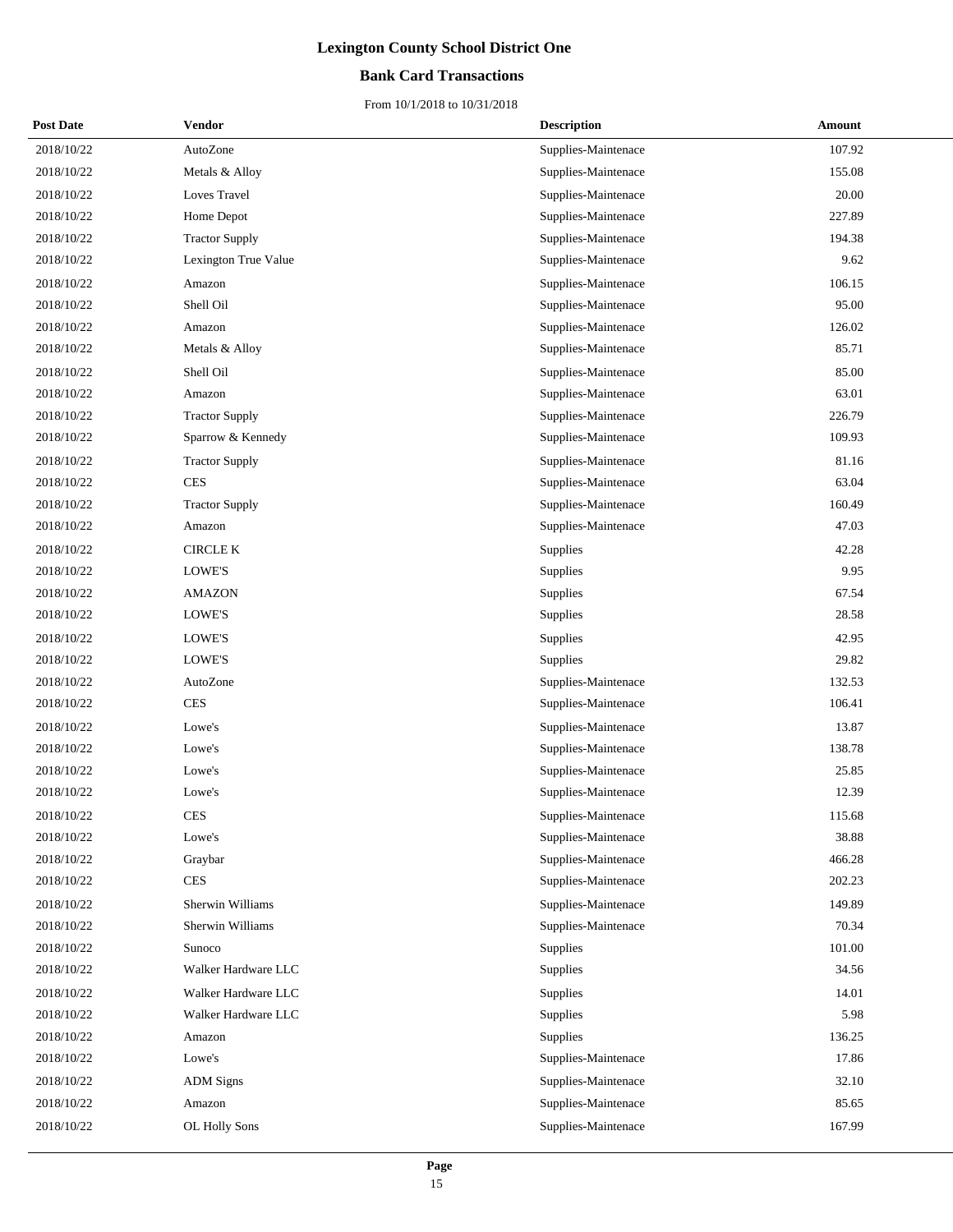## **Bank Card Transactions**

| <b>Post Date</b> | Vendor                 | <b>Description</b>      | Amount |
|------------------|------------------------|-------------------------|--------|
| 2018/10/22       | Smith Turf             | Supplies-Maintenace     | 211.33 |
| 2018/10/22       | Home Depot             | Supplies-Maintenace     | 48.03  |
| 2018/10/22       | Walmart                | Supplies-Maintenace     | 10.57  |
| 2018/10/22       | Sherwin Williams       | Supplies-Maintenace     | 186.14 |
| 2018/10/22       | Sherwin Williams       | Supplies-Maintenace     | 186.14 |
| 2018/10/22       | Mastercraft            | Repairs and Maintenance | 297.00 |
| 2018/10/22       | ADI                    | Supplies-Maintenace     | 92.86  |
| 2018/10/22       | Amazon                 | Supplies-Maintenace     | 85.65  |
| 2018/10/22       | City electric Repair   | Supplies-Maintenace     | 68.78  |
| 2018/10/22       | <b>CES</b>             | Supplies-Maintenace     | 150.45 |
| 2018/10/22       | Lowe's                 | Supplies-Maintenace     | 267.93 |
| 2018/10/22       | Lowe's                 | Supplies-Maintenace     | 43.87  |
| 2018/10/22       | A-Z Lawnmower          | Supplies-Maintenace     | 21.62  |
| 2018/10/22       | Sherwin Williams       | Supplies-Maintenace     | 193.58 |
| 2018/10/22       | Lowe's                 | Supplies-Maintenace     | 48.77  |
| 2018/10/22       | Lowe's                 | Supplies-Maintenace     | 21.31  |
| 2018/10/22       | Surplus Material       | Supplies-Maintenace     | 155.15 |
| 2018/10/22       | Derrick Insulation     | Repairs and Maintenance | 275.00 |
| 2018/10/22       | Lowe's                 | Supplies-Maintenace     | 18.23  |
| 2018/10/22       | <b>Batteries Plus</b>  | Supplies-Maintenace     | 99.19  |
| 2018/10/22       | <b>CES</b>             | Supplies-Maintenace     | 120.31 |
| 2018/10/22       | Amazon                 | Supplies-Maintenace     | 497.54 |
| 2018/10/22       | Lowe's                 | Supplies-Maintenace     | 56.64  |
| 2018/10/22       | Amazon                 | Supplies-Maintenace     | 85.65  |
| 2018/10/22       | Lowe's                 | Supplies-Maintenace     | 70.73  |
| 2018/10/22       | Sears                  | Supplies-Maintenace     | 120.89 |
| 2018/10/22       | Enlows                 | Supplies-Maintenace     | 15.25  |
| 2018/10/22       | Lowe's                 | Supplies-Maintenace     | 568.03 |
| 2018/10/22       | <b>Elkay Sales</b>     | Supplies-Maintenace     | 184.15 |
| 2018/10/22       | Lowe's                 | Supplies-Maintenace     | 27.35  |
| 2018/10/22       | Sherwin Williams       | Supplies-Maintenace     | 145.19 |
| 2018/10/22       | LR Hook Tire           | Supplies-Maintenace     | 57.51  |
| 2018/10/22       | Sherwin Williams       | Supplies-Maintenace     | 131.11 |
| 2018/10/22       | <b>CES</b>             | Supplies-Maintenace     | 76.88  |
| 2018/10/22       | <b>EXXONMOBIL</b>      | Supplies                | 40.00  |
| 2018/10/22       | <b>LOWES</b>           | Supplies                | 10.13  |
| 2018/10/22       | Home Depot             | Supplies                | 74.87  |
| 2018/10/22       | LOWE'S                 | Supplies                | 184.62 |
| 2018/10/22       | Exxonmobile            | Supplies                | 40.00  |
| 2018/10/22       | Northern Tool          | Supplies-Maintenace     | 534.99 |
| 2018/10/22       | <b>CES</b>             | Supplies-Maintenace     | 108.79 |
| 2018/10/22       | Southeastern Equipment | Supplies-Maintenace     | 52.01  |
| 2018/10/22       | <b>CED</b>             | Supplies-Maintenace     | 180.73 |
| 2018/10/22       | Carts Plus             | Supplies-Maintenace     | 26.74  |
| 2018/10/22       | Home Depot             | Supplies-Maintenace     | 172.27 |
|                  |                        |                         |        |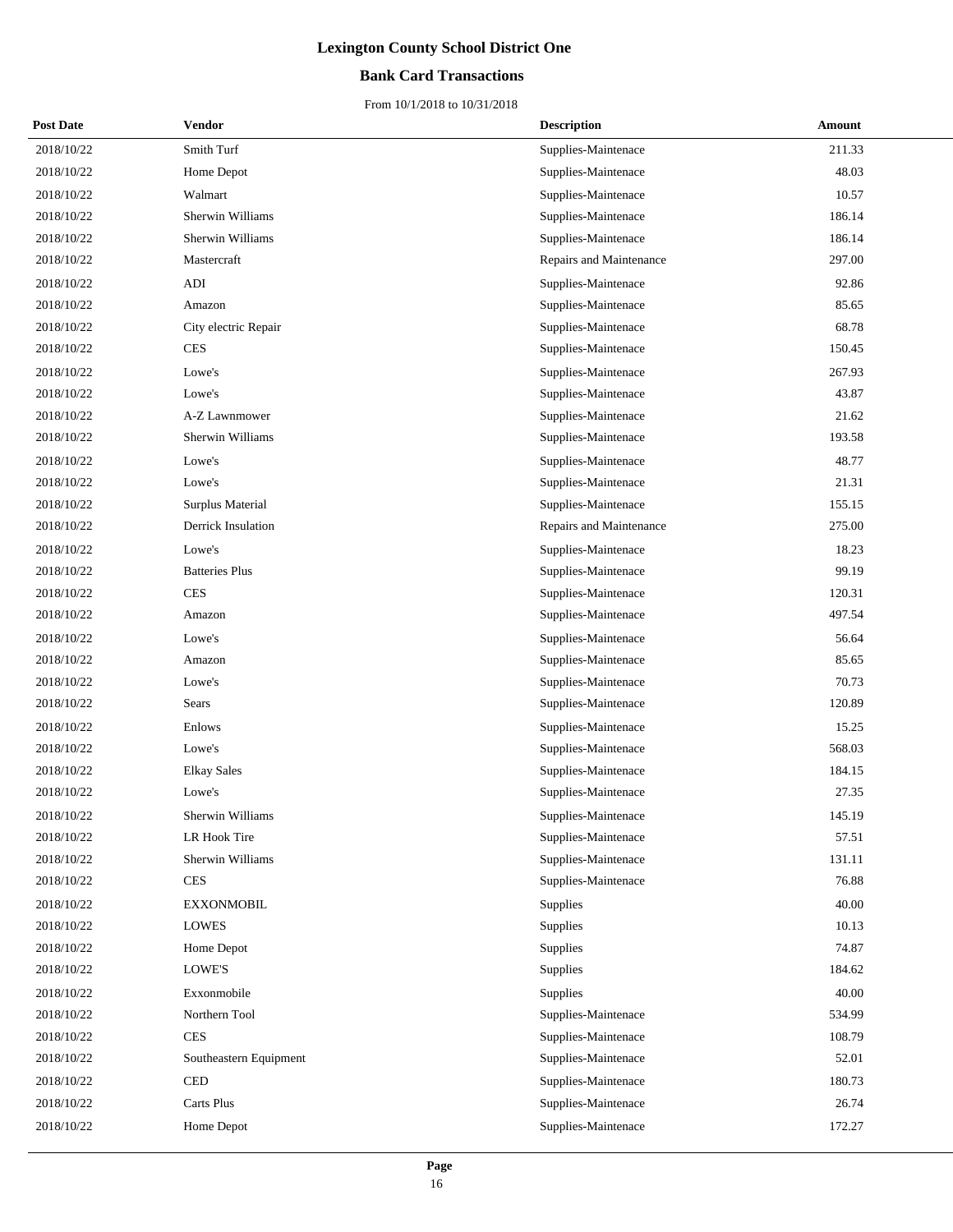## **Bank Card Transactions**

| <b>Post Date</b> | Vendor                        | <b>Description</b>         | Amount |
|------------------|-------------------------------|----------------------------|--------|
| 2018/10/22       | <b>CES</b>                    | Supplies-Maintenace        | 142.96 |
| 2018/10/22       | Tri State Pump & Control      | Supplies-Maintenace        | 71.79  |
| 2018/10/22       | Sparrow & Kennedy             | Supplies-Maintenace        | 21.07  |
| 2018/10/22       | A-Z Lawnmower                 | Supplies-Maintenace        | 123.37 |
| 2018/10/22       | <b>USC</b> Email              | Dues and Fees              | 95.00  |
| 2018/10/22       | ServSafe                      | Other Prof & Tech Service  | 367.20 |
| 2018/10/22       | <b>Turning Technologies</b>   | Pupil Activity             | 50.00  |
| 2018/10/22       | MUSIC IS ELEMENTARY           | Pupil Activity             | 303.75 |
| 2018/10/22       | <b>BreakoutEDU</b>            | Pupil Activity             | 125.00 |
| 2018/10/22       | Walker Hardware LLC           | Pupil Activity             | 87.69  |
| 2018/10/22       | Lowes                         | Pupil Activity             | 12.25  |
| 2018/10/22       | <b>Best Buy</b>               | Pupil Activity             | 53.49  |
| 2018/10/22       | Piggly Wiggly                 | Pupil Activity             | 24.21  |
| 2018/10/22       | <b>Murphy Express</b>         | Pupil Activity             | 13.24  |
| 2018/10/22       | Shell Oil                     | Pupil Activity             | 9.20   |
| 2018/10/22       | <b>Pinestraw Place</b>        | Pupil Activity             | 159.12 |
| 2018/10/22       | Subway                        | Pupil Activity             | 94.58  |
| 2018/10/22       | Lowes                         | Pupil Activity             | 146.45 |
| 2018/10/22       | Shell Oil                     | Pupil Activity             | 18.05  |
| 2018/10/22       | Trophy & Awards Center        | Pupil Activity             | 40.55  |
| 2018/10/22       | Shumpert's IGA                | Pupil Activity             | 32.93  |
| 2018/10/22       | Food Lion                     | Pupil Activity             | 21.72  |
| 2018/10/22       | <b>Under Armour</b>           | Pupil Activity             | 406.55 |
| 2018/10/22       | Shell Oil                     | Pupil Activity             | 19.44  |
| 2018/10/22       | Lowes                         | Pupil Activity             | 38.43  |
| 2018/10/22       | Crown Awards                  | Pupil Activity             | 83.39  |
| 2018/10/22       | <b>SN Track Wrestling</b>     | Pupil Activity             | 31.00  |
| 2018/10/22       | National United Wrestling     | Pupil Activity             | 104.00 |
| 2018/10/23       | <b>DROPBOX PLUS</b>           | <b>Technology Supplies</b> | 99.00  |
| 2018/10/23       | SCHOOL SOCIAL WORK ASSOCATION | Dues and Fees              | 125.00 |
| 2018/10/23       | FATZ                          | Other Objects              | 145.68 |
| 2018/10/23       | NAEHCY CONFERENCE             | Travel                     | 585.00 |
| 2018/10/23       | <b>DELTA AIRLINES</b>         | Travel                     | 453.60 |
| 2018/10/23       | <b>ROSS</b>                   | Supplies                   | 256.40 |
| 2018/10/23       | TJ MAXX                       | Supplies                   | 60.86  |
| 2018/10/23       | <b>TJMAXX</b>                 | Supplies                   | 214.17 |
| 2018/10/23       | <b>KOHLS</b>                  | Supplies                   | 464.99 |
| 2018/10/24       | Pine Press Printing           | Printing and Binding       | 163.62 |
| 2018/10/24       | Amazon.com                    | Supplies                   | 16.98  |
| 2018/10/24       | Walmart                       | Supplies                   | 16.83  |
| 2018/10/24       | <b>USPS</b>                   | Supplies                   | 2.26   |
| 2018/10/24       | Joissu Products               | Supplies                   | 131.41 |
| 2018/10/24       | Party City                    | Supplies                   | 32.59  |
| 2018/10/24       | <b>USPS</b>                   | Supplies                   | 1.63   |
| 2018/10/24       | Walmart                       | Supplies                   | 33.60  |
|                  |                               |                            |        |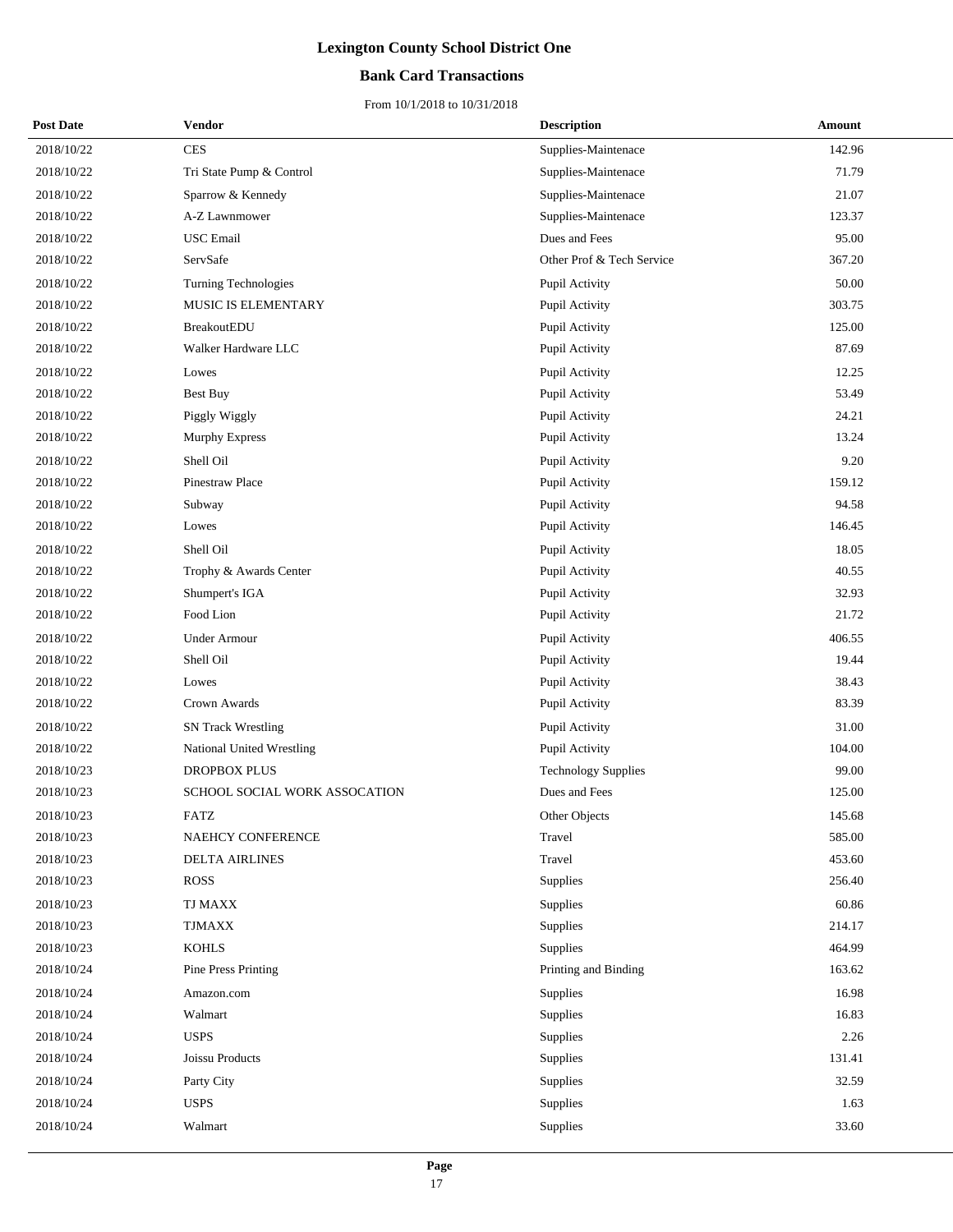## **Bank Card Transactions**

| <b>Post Date</b> | Vendor                          | <b>Description</b>         | Amount   |
|------------------|---------------------------------|----------------------------|----------|
| 2018/10/24       | Amazon.com                      | Supplies-Immersion         | 21.38    |
| 2018/10/24       | CERRA - Winthrop                | Pupil Transportation       | 75.00    |
| 2018/10/24       | <b>SCCTM</b>                    | Travel                     | 87.00    |
| 2018/10/24       | Walmart                         | Supplies                   | 6.36     |
| 2018/10/24       | Office Depot                    | Supplies                   | 26.70    |
| 2018/10/24       | Walmart                         | Supplies                   | 31.52    |
| 2018/10/24       | <b>Teacher Discovery</b>        | Supplies                   | 91.30    |
| 2018/10/24       | Gilbert PO                      | Supplies                   | 106.70   |
| 2018/10/24       | Aldi                            | Supplies                   | 74.50    |
| 2018/10/24       | Walmart                         | Supplies                   | 66.28    |
| 2018/10/24       | Amazon                          | Supplies                   | 21.59    |
| 2018/10/24       | Postmaster                      | Supplies                   | 6.70     |
| 2018/10/24       | Amazon                          | Supplies                   | 267.14   |
| 2018/10/24       | Walmart                         | Supplies                   | 16.99    |
| 2018/10/24       | <b>UPS</b> Store                | Supplies                   | 205.35   |
| 2018/10/24       | Rogers and Hammertein           | Supplies                   | 200.00   |
| 2018/10/24       | Easy keys                       | Supplies                   | 13.90    |
| 2018/10/24       | <b>Follett School Solutions</b> | Supplies                   | 41.73    |
| 2018/10/24       | <b>Follett School Solutions</b> | <b>Technology Supplies</b> | 225.18   |
| 2018/10/24       | Winthrop                        | Travel                     | 150.00   |
| 2018/10/24       | American Airlines               | Travel                     | 355.10   |
| 2018/10/24       | <b>USC</b>                      | Travel                     | 95.00    |
| 2018/10/24       | <b>NCTE2018</b>                 | Travel                     | 350.00   |
| 2018/10/24       | HP.com                          | Supplies                   | 148.71   |
| 2018/10/24       | Cliff Keen Athletic             | Supplies                   | 221.41   |
| 2018/10/24       | <b>UPS</b> Store                | Supplies                   | 11.23    |
| 2018/10/24       | Lightspeed                      | Supplies                   | 254.58   |
| 2018/10/24       | <b>SCASA</b>                    | Travel                     | 60.00    |
| 2018/10/24       | <b>SCASA</b>                    | Travel                     | 60.00    |
| 2018/10/24       | <b>SCASA</b>                    | Travel                     | 60.00    |
| 2018/10/24       | <b>DICKS SPORTING GOODS</b>     | Supplies                   | 213.98   |
| 2018/10/24       | MURPHY EXPRESS                  | Supplies                   | 71.00    |
| 2018/10/24       | <b>LOWES FOOD</b>               | Supplies                   | 64.00    |
| 2018/10/24       | <b>AMAZON</b>                   | Supplies                   | 13.46    |
| 2018/10/24       | <b>LOWES FOODS</b>              | Supplies                   | 69.00    |
| 2018/10/24       | 7-ELEVEN                        | Supplies                   | 20.00    |
| 2018/10/24       | TRACTOR SUPPLY                  | Supplies                   | 187.24   |
| 2018/10/24       | <b>AMAZON</b>                   | Supplies                   | 12.48    |
| 2018/10/24       | <b>EXXONMOBIL</b>               | Supplies                   | $0.20\,$ |
| 2018/10/24       | <b>LOWES FOODS</b>              | Supplies                   | 57.00    |
| 2018/10/24       | OFFICE DEPOT                    | Supplies                   | 256.77   |
| 2018/10/24       | BP                              | Supplies                   | 20.00    |
| 2018/10/24       | <b>STEMy Stuff</b>              | Supplies                   | 668.10   |
| 2018/10/24       | Musician Supply                 | Supplies                   | 148.54   |
| 2018/10/24       | Musician Supply                 | Supplies                   | 18.78    |
|                  |                                 |                            |          |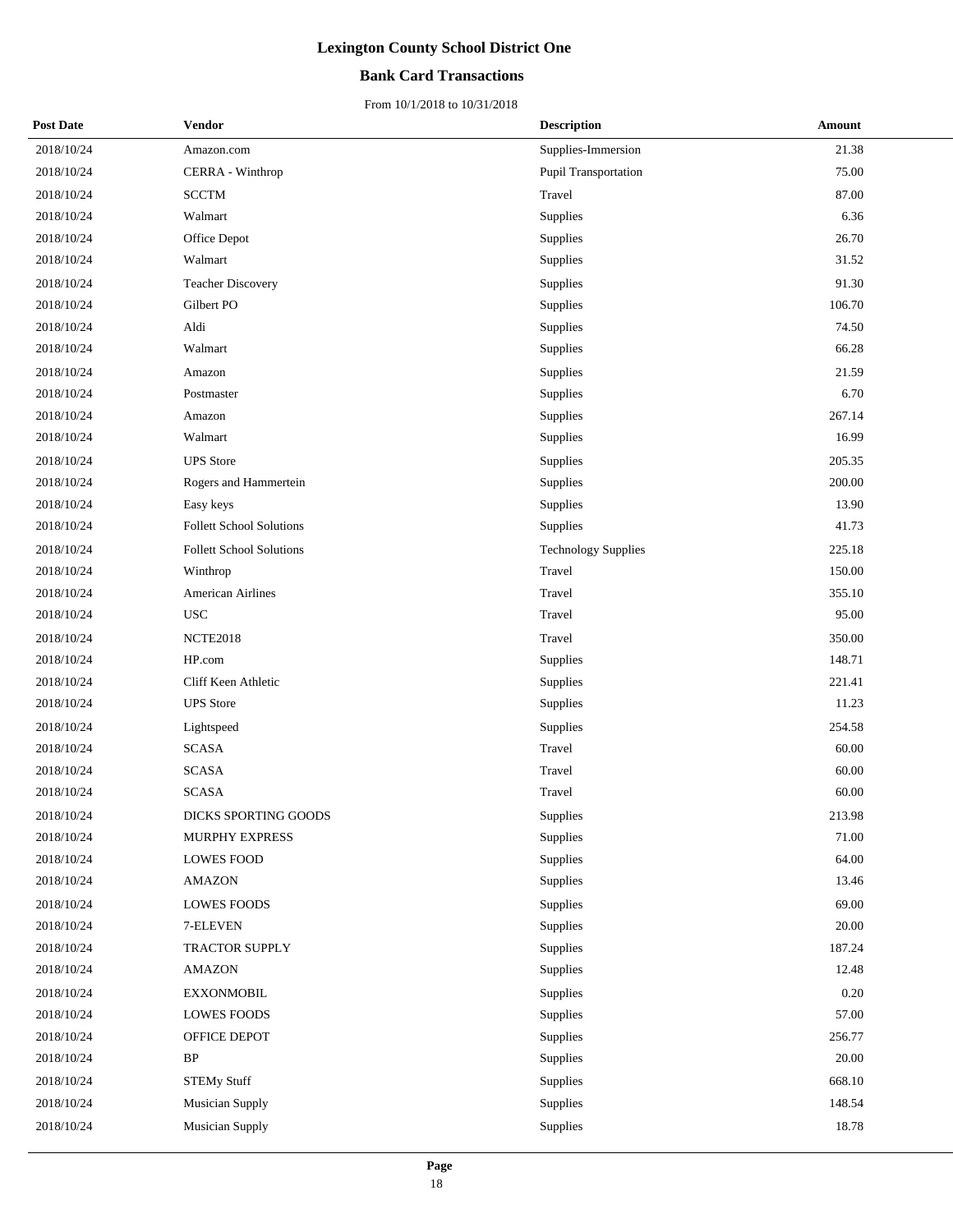## **Bank Card Transactions**

| <b>Post Date</b> | Vendor                        | <b>Description</b>        | Amount   |
|------------------|-------------------------------|---------------------------|----------|
| 2018/10/24       | <b>Musician Supply</b>        | Supplies                  | 80.25    |
| 2018/10/24       | <b>Charleston City Meters</b> | Pupil Transportation      | 3.25     |
| 2018/10/24       | <b>Murphy Express</b>         | Pupil Transportation      | 54.13    |
| 2018/10/24       | ABM 34th St                   | Pupil Transportation      | 11.00    |
| 2018/10/24       | College of Charleston         | Pupil Transportation      | 17.00    |
| 2018/10/24       | Amazon                        | Supplies                  | 110.88   |
| 2018/10/24       | Samuel French                 | Supplies                  | 119.35   |
| 2018/10/24       | Walgreens                     | Supplies                  | 47.04    |
| 2018/10/24       | Michaels                      | Supplies                  | 85.60    |
| 2018/10/24       | Amazon                        | <b>Library Books</b>      | 134.41   |
| 2018/10/24       | The State Newspaper           | Periodicals               | 161.20   |
| 2018/10/24       | New York Times                | Periodicals               | 6.00     |
| 2018/10/24       | New York Times                | Periodicals               | 6.00     |
| 2018/10/24       | <b>American Airlines</b>      | Travel                    | 3,139.20 |
| 2018/10/24       | <b>AMERICAN AIRLINE</b>       | Travel                    | 352.11   |
| 2018/10/24       | <b>USC</b>                    | Dues and Fees             | 95.00    |
| 2018/10/24       | Plangrid                      | Software Renewal/Agreemen | 708.00   |
| 2018/10/24       | Lowe's                        | Supplies-Maintenace       | 13.70    |
| 2018/10/24       | A-Z Lawnmower                 | Supplies-Maintenace       | 45.84    |
| 2018/10/24       | Lowe's                        | Supplies-Maintenace       | 36.86    |
| 2018/10/24       | Home Depot                    | Supplies-Maintenace       | 107.93   |
| 2018/10/24       | Lowe's                        | Supplies-Maintenace       | 14.17    |
| 2018/10/24       | Lowe's                        | Supplies-Maintenace       | 29.40    |
| 2018/10/24       | Lexington True Value          | Supplies-Maintenace       | 11.40    |
| 2018/10/24       | Lowe's                        | Supplies-Maintenace       | 95.11    |
| 2018/10/24       | Lexington True Valve          | Supplies-Maintenace       | 7.26     |
| 2018/10/24       | Ferguson                      | Supplies-Maintenace       | 86.57    |
| 2018/10/24       | Ferguson                      | Supplies-Maintenace       | 34.22    |
| 2018/10/24       | Shiffler                      | Supplies-Maintenace       | 85.26    |
| 2018/10/24       | Palmetto Kustom Kart          | Repairs and Maintenance   | 53.50    |
| 2018/10/24       | ED Smith                      | Supplies-Maintenace       | 8.11     |
| 2018/10/24       | Ferguson                      | Supplies-Maintenace       | 27.20    |
| 2018/10/24       | Lexington True Value          | Supplies-Maintenace       | 9.19     |
| 2018/10/24       | $\mbox{CES}$                  | Supplies-Maintenace       | 130.66   |
| 2018/10/24       | Ed Smith Lumber               | Supplies                  | 156.20   |
| 2018/10/24       | <b>CES</b>                    | Supplies-Maintenace       | 14.62    |
| 2018/10/24       | <b>CES</b>                    | Supplies-Maintenace       | 236.14   |
| 2018/10/24       | <b>CES</b>                    | Supplies-Maintenace       | 46.64    |
| 2018/10/24       | <b>CES</b>                    | Supplies-Maintenace       | 81.21    |
| 2018/10/24       | Ferguson                      | Supplies-Maintenace       | 44.99    |
| 2018/10/24       | Ferguson                      | Supplies-Maintenace       | 228.64   |
| 2018/10/24       | Lowe's                        | Supplies-Maintenace       | 34.76    |
| 2018/10/24       | Lowe's                        | Supplies-Maintenace       | 16.67    |
| 2018/10/24       | WinSupply                     | Supplies-Maintenace       | 41.45    |
| 2018/10/24       | Ed Smith Lumber               | Supplies-Maintenace       | 209.13   |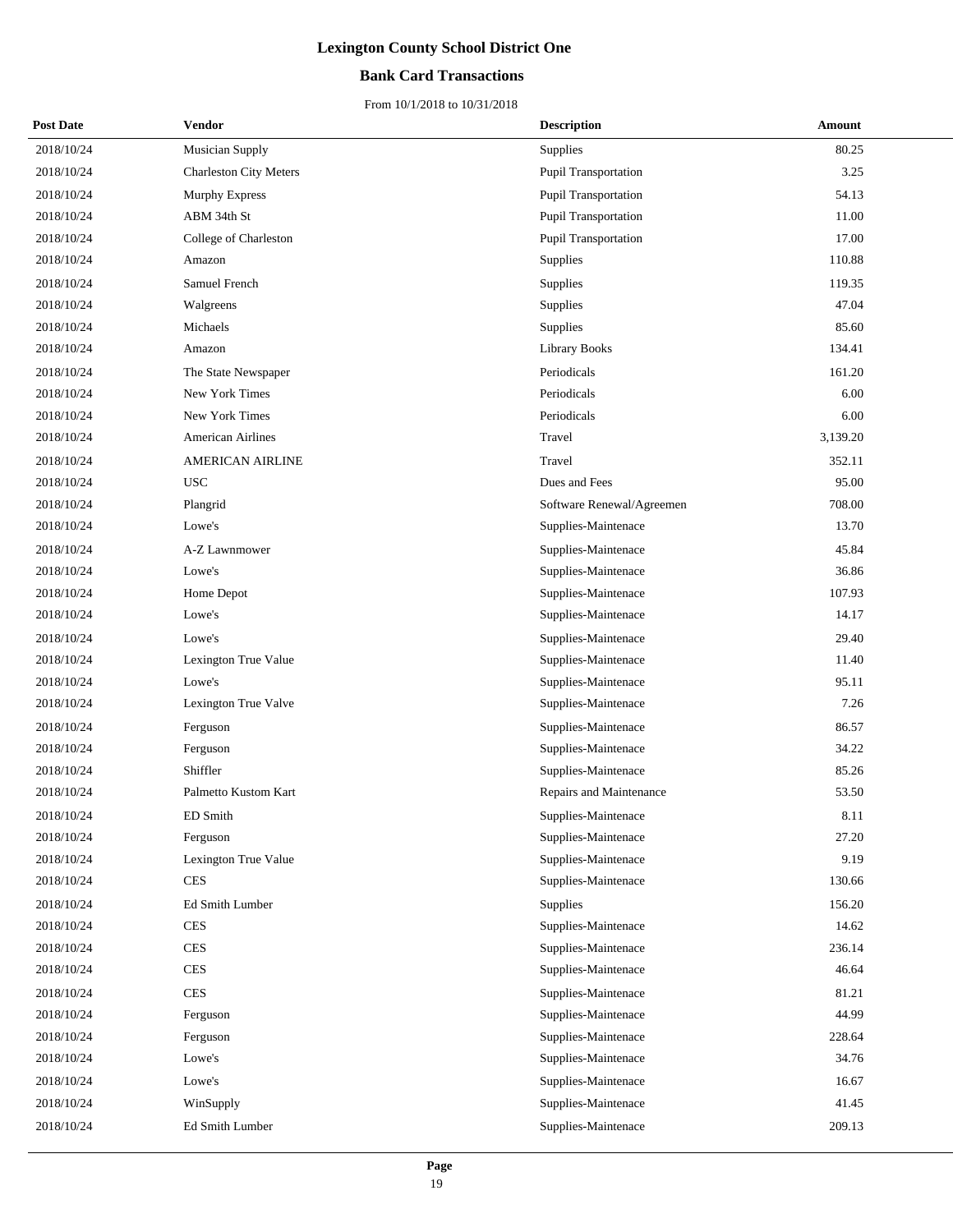## **Bank Card Transactions**

| <b>Post Date</b> | Vendor                 | <b>Description</b>  | Amount |
|------------------|------------------------|---------------------|--------|
| 2018/10/24       | Lowe's                 | Supplies-Maintenace | 25.42  |
| 2018/10/24       | Smith & Jones          | Supplies-Maintenace | 44.52  |
| 2018/10/24       | Home Depot             | Supplies-Maintenace | 17.73  |
| 2018/10/24       | <b>EXXONMOBIL</b>      | Supplies            | 64.60  |
| 2018/10/24       | <b>EXXON MOBIL</b>     | Supplies            | 39.10  |
| 2018/10/24       | LEXINGTON TRUE VALUE   | Supplies            | 12.81  |
| 2018/10/24       | <b>LOWES FOODS</b>     | Supplies            | 45.00  |
| 2018/10/24       | <b>LOWES</b>           | Supplies            | 82.71  |
| 2018/10/24       | <b>LOWES FOODS</b>     | Supplies            | 35.00  |
| 2018/10/24       | <b>NAPA</b>            | Supplies            | 30.90  |
| 2018/10/24       | LEXINGTON TRUE VALUE   | Supplies            | 36.77  |
| 2018/10/24       | <b>CES</b>             | Supplies-Maintenace | 176.35 |
| 2018/10/24       | <b>CES</b>             | Supplies-Maintenace | 106.88 |
| 2018/10/24       | Lexington True Value   | Supplies-Maintenace | 15.70  |
| 2018/10/24       | <b>CES</b>             | Supplies-Maintenace | 193.13 |
| 2018/10/24       | Gateway Supply         | Supplies-Maintenace | 159.51 |
| 2018/10/24       | Ed Smith Lumber        | Supplies-Maintenace | 18.35  |
| 2018/10/24       | Gateway Supply         | Supplies-Maintenace | 185.97 |
| 2018/10/24       | <b>Ed Smith Lumber</b> | Supplies-Maintenace | 74.86  |
| 2018/10/24       | Ferguson               | Supplies-Maintenace | 39.46  |
| 2018/10/24       | Ferguson               | Supplies-Maintenace | 33.97  |
| 2018/10/24       | Lowe's                 | Supplies-Maintenace | 43.77  |
| 2018/10/24       | <b>CES</b>             | Supplies-Maintenace | 56.33  |
| 2018/10/24       | Lowe's                 | Supplies-Maintenace | 25.18  |
| 2018/10/24       | <b>CES</b>             | Supplies-Maintenace | 29.64  |
| 2018/10/24       | <b>CES</b>             | Supplies-Maintenace | 25.94  |
| 2018/10/24       | <b>CES</b>             | Supplies-Maintenace | 51.50  |
| 2018/10/24       | <b>CES</b>             | Supplies-Maintenace | 45.46  |
| 2018/10/24       | <b>CES</b>             | Supplies-Maintenace | 291.44 |
| 2018/10/24       | Ferguson               | Supplies-Maintenace | 158.69 |
| 2018/10/24       | Gateway                | Supplies-Maintenace | 38.86  |
| 2018/10/24       | Lowe's                 | Supplies-Maintenace | 129.04 |
| 2018/10/24       | <b>CES</b>             | Supplies-Maintenace | 16.96  |
| 2018/10/24       | Amazon                 | Supplies            | 15.95  |
| 2018/10/24       | Ed Smith Lumber        | Supplies            | 8.55   |
| 2018/10/24       | Ed Smith Lumber        | Supplies            | 77.03  |
| 2018/10/24       | Prices Country Store   | Supplies            | 32.10  |
| 2018/10/24       | Dollar General         | Supplies            | 12.20  |
| 2018/10/24       | Derrick's Service Ctr. | <b>Supplies</b>     | 48.00  |
| 2018/10/24       | Gateway Supply         | Supplies-Maintenace | 135.25 |
| 2018/10/24       | Gateway Supply         | Supplies-Maintenace | 150.15 |
| 2018/10/24       | Ed Smith               | Supplies-Maintenace | 175.90 |
| 2018/10/24       | Ferguson               | Supplies-Maintenace | 91.68  |
| 2018/10/24       | Lowes                  | Supplies            | 144.51 |
| 2018/10/24       | Murphy Express         | Supplies            | 54.25  |
|                  |                        |                     |        |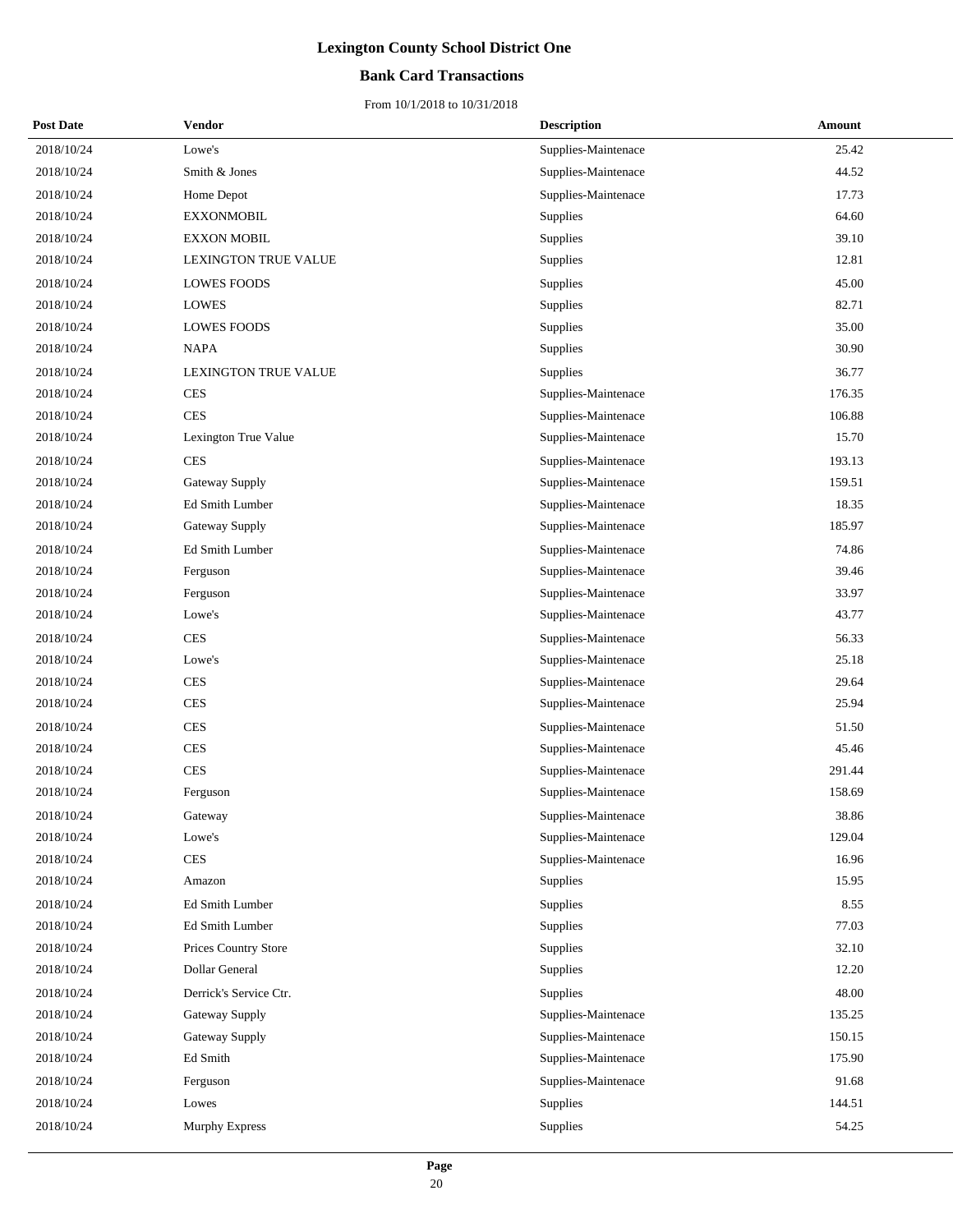## **Bank Card Transactions**

| <b>Post Date</b> | Vendor                   | <b>Description</b>   | Amount    |
|------------------|--------------------------|----------------------|-----------|
| 2018/10/24       | Lowe's                   | Supplies-Maintenace  | 61.96     |
| 2018/10/24       | <b>CES</b>               | Supplies-Maintenace  | 47.30     |
| 2018/10/24       | Lowe's                   | Supplies-Maintenace  | 46.99     |
| 2018/10/24       | WP Law                   | Supplies-Maintenace  | 70.04     |
| 2018/10/24       | Lowe's                   | Supplies-Maintenace  | 89.24     |
| 2018/10/24       | Lowe's                   | Supplies-Maintenace  | 78.35     |
| 2018/10/24       | Lowes                    | Supplies             | 96.20     |
| 2018/10/24       | Lowes                    | Supplies             | 74.20     |
| 2018/10/24       | Murphy Express           | Supplies             | 98.82     |
| 2018/10/24       | Sparrow & Kennedy        | Supplies             | 75.21     |
| 2018/10/24       | <b>Murphy Express</b>    | Supplies             | 43.37     |
| 2018/10/24       | Lowes                    | Supplies             | $-106.99$ |
| 2018/10/24       | Lowes                    | Supplies             | 30.92     |
| 2018/10/24       | Dicks Sporting Goods     | Supplies             | 21.38     |
| 2018/10/24       | Tribles                  | Supplies             | 31.35     |
| 2018/10/24       | Lowes                    | Supplies             | 213.98    |
| 2018/10/24       | Walmart                  | Supplies             | 16.82     |
| 2018/10/24       | Murphy Express           | Supplies             | 24.89     |
| 2018/10/24       | Ferguson                 | Supplies-Maintenace  | 47.74     |
| 2018/10/24       | Ferguson                 | Supplies-Maintenace  | 16.67     |
| 2018/10/24       | Ferguson                 | Supplies-Maintenace  | 33.48     |
| 2018/10/24       | A-Z Lawnmower            | Supplies-Maintenace  | 64.14     |
| 2018/10/24       | Lexington True Value     | Supplies-Maintenace  | 8.12      |
| 2018/10/24       | <b>American Airlines</b> | Travel               | 542.52    |
| 2018/10/24       | Pine Press               | Printing and Binding | 415.11    |
| 2018/10/24       | Amazon                   | Supplies             | $-10.82$  |
| 2018/10/24       | Lowe's                   | Supplies             | $-192.59$ |
| 2018/10/24       | Decker Equipment         | Supplies             | 154.30    |
| 2018/10/24       | Ed Market                | Travel               | 275.00    |
| 2018/10/24       | Delta Airlines           | Travel               | 267.60    |
| 2018/10/24       | Amazon                   | Supplies             | 33.13     |
| 2018/10/24       | Uber                     | Travel               | 3.00      |
| 2018/10/24       | Uber                     | Travel               | 55.43     |
| 2018/10/24       | <b>UBER</b>              | Travel               | $2.00\,$  |
| 2018/10/24       | Hampton Inn, Chicago     | Travel               | 650.40    |
| 2018/10/24       | <b>LYFT</b> Ride         | Travel               | 15.63     |
| 2018/10/24       | <b>UBER</b>              | Travel               | 14.68     |
| 2018/10/24       | Hampton Inn, Chicago     | Travel               | 601.08    |
| 2018/10/24       | Hampton Inn, Chicago     | Travel               | 601.08    |
| 2018/10/24       | <b>ACTE</b>              | Travel               | 445.00    |
| 2018/10/24       | Walmart.com              | Pupil Activity       | 267.72    |
| 2018/10/24       | The Home Depot           | Pupil Activity       | 261.08    |
| 2018/10/24       | Walmart.com              | Pupil Activity       | 51.49     |
| 2018/10/24       | Amazon                   | Pupil Activity       | 8.99      |
| 2018/10/24       | Amazon                   | Pupil Activity       | 336.69    |
|                  |                          |                      |           |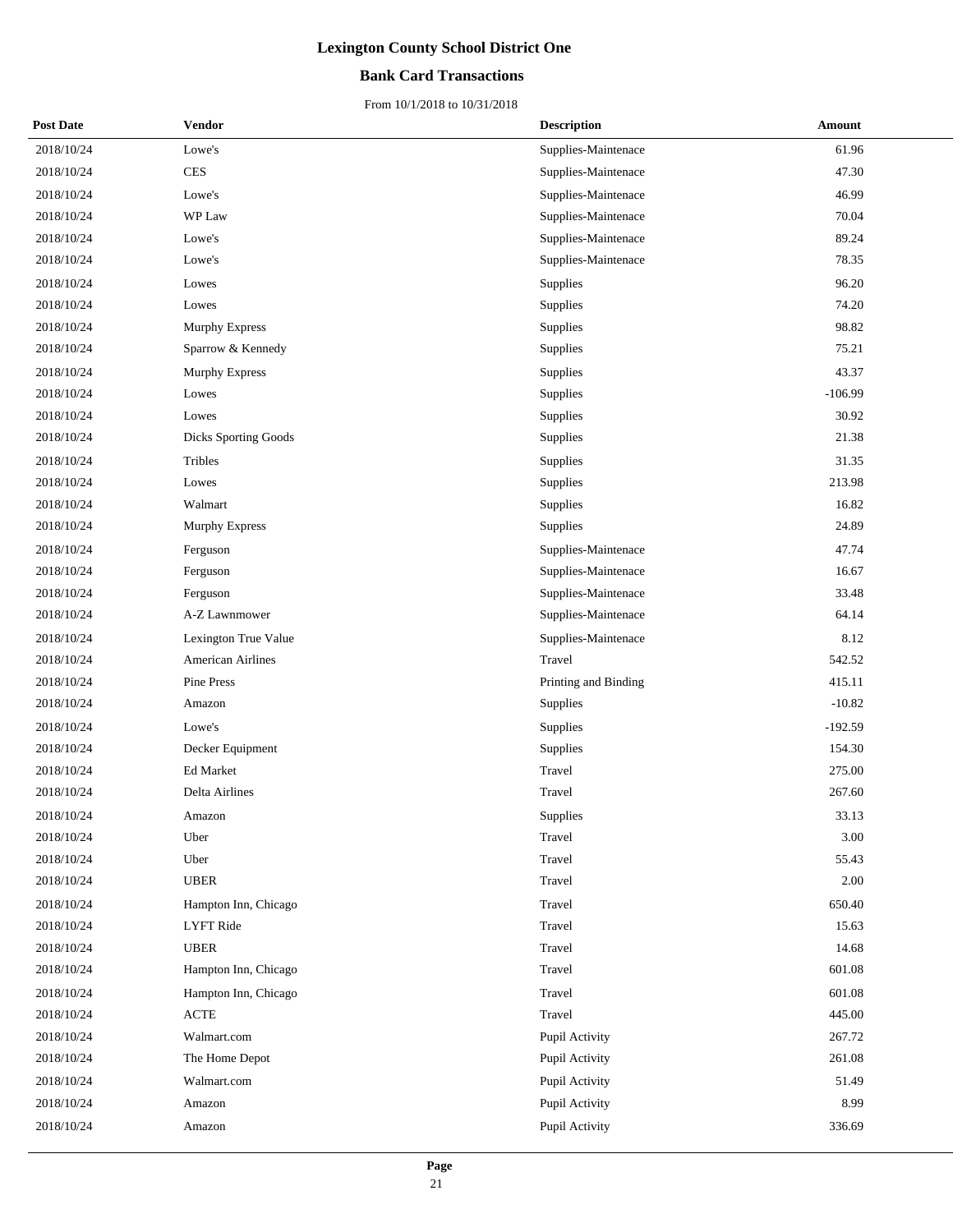## **Bank Card Transactions**

| <b>Post Date</b> | Vendor                          | <b>Description</b> | Amount    |
|------------------|---------------------------------|--------------------|-----------|
| 2018/10/24       | Amazon                          | Pupil Activity     | 20.94     |
| 2018/10/24       | Amazon.com                      | Pupil Activity     | 49.97     |
| 2018/10/24       | Walmart                         | Pupil Activity     | 24.43     |
| 2018/10/24       | Really Good Stuff               | Pupil Activity     | 149.72    |
| 2018/10/24       | Amazon.com                      | Pupil Activity     | 18.18     |
| 2018/10/24       | Heinemann                       | Pupil Activity     | 39.06     |
| 2018/10/24       | Amazon.com                      | Pupil Activity     | 11.19     |
| 2018/10/24       | Big Life Journal                | Pupil Activity     | 28.71     |
| 2018/10/24       | Walmart                         | Pupil Activity     | 9.86      |
| 2018/10/24       | Funnix                          | Pupil Activity     | 69.25     |
| 2018/10/24       | Dollar Tree                     | Pupil Activity     | 25.68     |
| 2018/10/24       | <b>PUBLIX</b>                   | Pupil Activity     | 32.19     |
| 2018/10/24       | WALMART                         | Pupil Activity     | 48.18     |
| 2018/10/24       | <b>LOWES FOODS</b>              | Pupil Activity     | 32.88     |
| 2018/10/24       | Dollar General                  | Pupil Activity     | 12.00     |
| 2018/10/24       | Barnes & Noble                  | Pupil Activity     | 95.12     |
| 2018/10/24       | Amazon                          | Pupil Activity     | 25.76     |
| 2018/10/24       | <b>Southwest Strings</b>        | Pupil Activity     | 34.90     |
| 2018/10/24       | Lowes                           | Pupil Activity     | 162.93    |
| 2018/10/24       | Walmart                         | Pupil Activity     | 42.29     |
| 2018/10/24       | Camping World                   | Pupil Activity     | 129.43    |
| 2018/10/24       | <b>Cramer Decker Industries</b> | Pupil Activity     | 4.76      |
| 2018/10/24       | 511 Tactical.Com                | Pupil Activity     | 246.03    |
| 2018/10/24       | <b>Cramer Decker Industries</b> | Pupil Activity     | 87.61     |
| 2018/10/24       | SN TrackWrestling               | Pupil Activity     | 31.00     |
| 2018/10/24       | Cozzy Comfy                     | Pupil Activity     | 655.00    |
| 2018/10/24       | Wyndham Garden                  | Pupil Activity     | 1,368.84  |
| 2018/10/24       | NFHS Learn.com                  | Pupil Activity     | 75.00     |
| 2018/10/26       | Walmart                         | Supplies           | 42.81     |
| 2018/10/26       | Amazon                          | Supplies           | 129.95    |
| 2018/10/26       | <b>AMAZON</b>                   | Supplies           | 14.95     |
| 2018/10/26       | <b>AMAZON</b>                   | Supplies           | 30.94     |
| 2018/10/26       | Rochester                       | Supplies           | 43.75     |
| 2018/10/26       | Target                          | Supplies           | 40.64     |
| 2018/10/26       | <b>Educational Wonderland</b>   | Supplies           | 45.41     |
| 2018/10/26       | At-A-Glance                     | Supplies           | 13.60     |
| 2018/10/26       | Really Good Stuff               | Supplies           | 243.04    |
| 2018/10/26       | Amazon.de                       | Supplies-Immersion | 6.66      |
| 2018/10/26       | Amazon.de                       | Supplies-Immersion | 15.80     |
| 2018/10/26       | Smartsheet                      | Supplies           | $-249.00$ |
| 2018/10/26       | Presentation Systems            | Supplies           | 349.54    |
| 2018/10/26       | Lowes                           | Supplies           | 85.60     |
| 2018/10/26       | <b>Staples</b>                  | Supplies           | 158.99    |
| 2018/10/26       | <b>AMAZON</b>                   | Supplies           | 9.95      |
| 2018/10/26       | <b>AMAZON</b>                   | Supplies           | 16.36     |
|                  |                                 |                    |           |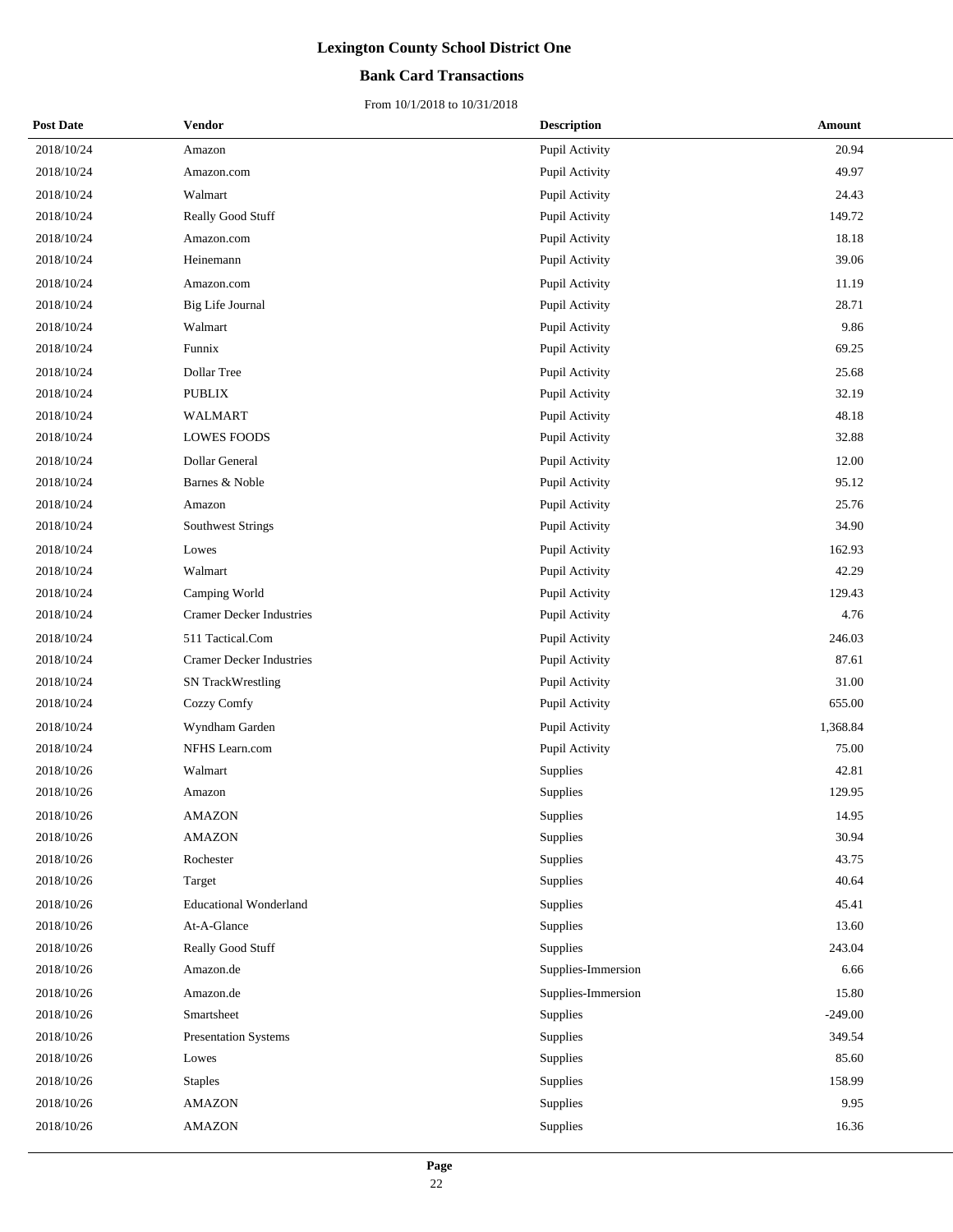## **Bank Card Transactions**

| <b>Post Date</b> | Vendor                       | <b>Description</b>        | Amount    |
|------------------|------------------------------|---------------------------|-----------|
| 2018/10/26       | <b>AMAZON</b>                | Supplies                  | 36.49     |
| 2018/10/26       | Positive Promotions          | Supplies                  | 205.95    |
| 2018/10/26       | Publix                       | Other Objects             | 53.05     |
| 2018/10/26       | Publix                       | Other Objects             | 19.26     |
| 2018/10/26       | Amazon                       | Supplies                  | 102.21    |
| 2018/10/26       | Sp QBall Stripe              | Supplies                  | 375.00    |
| 2018/10/26       | <b>NASSP</b>                 | Travel                    | 495.00    |
| 2018/10/26       | <b>NSBA</b>                  | Travel                    | 1,390.00  |
| 2018/10/26       | Walmart                      | Supplies                  | 29.48     |
| 2018/10/26       | Walmart                      | Supplies                  | 54.39     |
| 2018/10/26       | <b>BI-LO</b>                 | Supplies                  | 14.97     |
| 2018/10/26       | Publix                       | Other Objects             | 13.34     |
| 2018/10/26       | Publix                       | Other Objects             | 23.96     |
| 2018/10/26       | Dunkin Donuts                | Other Objects             | 127.58    |
| 2018/10/26       | Chick Fil A                  | Other Objects             | 157.25    |
| 2018/10/26       | Fatz                         | Other Objects             | 86.09     |
| 2018/10/26       | Chick Fil A                  | Other Objects             | 198.48    |
| 2018/10/26       | Chick Fil A                  | Other Objects             | 111.61    |
| 2018/10/26       | Dunkin Donuts                | Other Objects             | 82.02     |
| 2018/10/26       | Publix                       | Other Objects             | 88.76     |
| 2018/10/26       | <b>Dunkin Donuts</b>         | Other Objects             | 54.69     |
| 2018/10/26       | Dunkin Donuts                | Other Objects             | 54.69     |
| 2018/10/26       | <b>ASCA</b>                  | Dues and Fees             | 129.00    |
| 2018/10/26       | <b>ASCA</b>                  | Dues and Fees             | 129.00    |
| 2018/10/26       | Office Max                   | Supplies                  | 35.30     |
| 2018/10/26       | USC conference               | Dues and Fees             | 95.00     |
| 2018/10/26       | <b>SCCTM Fall COnference</b> | Dues and Fees             | 160.00    |
| 2018/10/26       | National Conucil of Teachers | Dues and Fees             | 75.00     |
| 2018/10/26       | <b>EXXONMOBILE</b>           | Supplies                  | 73.62     |
| 2018/10/26       | LOWES FOODS #1268            | Supplies                  | 61.97     |
| 2018/10/26       | Pitt Stop                    | Supplies                  | 59.00     |
| 2018/10/26       | Amazon                       | Supplies                  | 34.69     |
| 2018/10/26       | Pitt Stop                    | Supplies                  | 62.01     |
| 2018/10/26       | Credit Grainger              | Other Prof & Tech Service | $-143.34$ |
| 2018/10/26       | <b>SLED</b>                  | Other Prof & Tech Service | 152.00    |
| 2018/10/26       | Home Depot                   | Supplies                  | 9.33      |
| 2018/10/26       | Office Depot                 | Supplies                  | 159.41    |
| 2018/10/26       | Sign Warehouse               | Supplies                  | 463.93    |
| 2018/10/26       | Walmart                      | Supplies                  | 27.11     |
| 2018/10/26       | <b>SCDMV</b>                 | Supplies                  | 52.87     |
| 2018/10/26       | <b>SCDMV</b>                 | Supplies                  | 35.58     |
| 2018/10/26       | Home Depot                   | Supplies                  | 32.85     |
| 2018/10/26       | Home Depot                   | Supplies                  | 139.09    |
| 2018/10/26       | <b>NAPT</b>                  | Dues and Fees             | 100.00    |
| 2018/10/26       | Lowes Foods                  | Other Objects             | 16.76     |
|                  |                              |                           |           |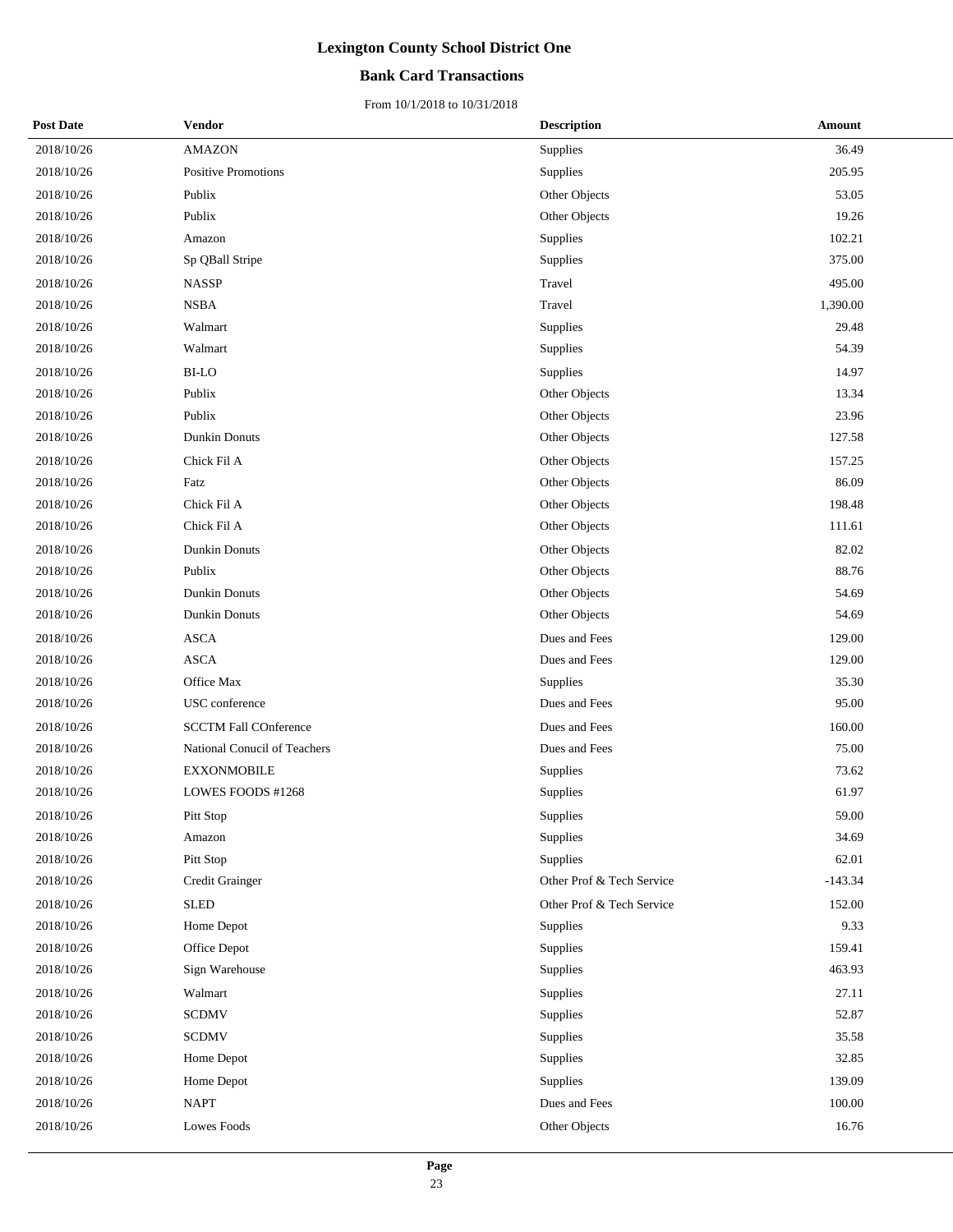## **Bank Card Transactions**

| <b>Post Date</b> | Vendor                    | <b>Description</b>                   | Amount   |
|------------------|---------------------------|--------------------------------------|----------|
| 2018/10/26       | Walmart                   | Other Objects                        | 18.81    |
| 2018/10/26       | Lowes Foods               | Other Objects                        | 12.95    |
| 2018/10/26       | <b>Burger King</b>        | Other Objects                        | 34.24    |
| 2018/10/26       | Lowes Foods               | Other Objects                        | 8.38     |
| 2018/10/26       | AAA Cab Service           | Travel                               | 96.18    |
| 2018/10/26       | Amazon                    | Supplies                             | 21.30    |
| 2018/10/26       | <b>TARGET</b>             | Supplies                             | 20.24    |
| 2018/10/26       | WALMART SUPERCENTER       | Supplies                             | 115.39   |
| 2018/10/26       | OFFICE DEPOT              | Supplies                             | 8.56     |
| 2018/10/26       | <b>DOLLAR GENERAL</b>     | Supplies                             | 13.91    |
| 2018/10/26       | Benchmark                 | Pupil Activity                       | 214.50   |
| 2018/10/29       | <b>AMAZON</b>             | Supplies                             | 105.18   |
| 2018/10/29       | <b>SMORES</b>             | Supplies-Immersion                   | 79.00    |
| 2018/10/29       | Office Depot              | Printing and Binding                 | 997.69   |
| 2018/10/29       | Lego Education            | Supplies                             | 42.83    |
| 2018/10/29       | Amazon.com                | Supplies                             | 143.38   |
| 2018/10/29       | Pine Press Printing       | Printing and Binding                 | 501.85   |
| 2018/10/29       | <b>US</b> Postmaster      | Supplies                             | 100.00   |
| 2018/10/29       | Office Max                | Supplies                             | 21.38    |
| 2018/10/29       | Pearson                   | Supplies                             | 104.16   |
| 2018/10/29       | <b>Lexington Printing</b> | Printing and Binding                 | 127.33   |
| 2018/10/29       | Walmart                   | Supplies                             | 29.66    |
| 2018/10/29       | Office Depot              | Supplies                             | 102.70   |
| 2018/10/29       | Postal Express            | Supplies                             | 265.00   |
| 2018/10/29       | <b>AMAZON</b>             | Supplies                             | 17.08    |
| 2018/10/29       | Quizlet                   | <b>Technology Supplies-Immersion</b> | 21.59    |
| 2018/10/29       | Giant Wristbands          | Supplies                             | 85.18    |
| 2018/10/29       | Insect Lore               | Supplies                             | 27.94    |
| 2018/10/29       | Amazon                    | Supplies                             | 13.18    |
| 2018/10/29       | American Airlines         | Travel                               | 392.40   |
| 2018/10/29       | <b>American Airlines</b>  | Travel                               | 392.40   |
| 2018/10/29       | The Midwest Clinic        | Travel                               | 190.00   |
| 2018/10/29       | <b>American Airlines</b>  | Travel                               | 392.40   |
| 2018/10/29       | <b>American Airlines</b>  | Travel                               | 392.40   |
| 2018/10/29       | <b>American Airlines</b>  | Travel                               | 784.80   |
| 2018/10/29       | SouthWest Airlines        | Travel                               | 488.38   |
| 2018/10/29       | Amazon MarketPlace        | Supplies                             | 6.56     |
| 2018/10/29       | Office Depot              | Supplies                             | 19.78    |
| 2018/10/29       | WALMART                   | Supplies                             | 295.60   |
| 2018/10/29       | <b>WORLD OF LANGUAGE</b>  | Supplies                             | 142.90   |
| 2018/10/29       | TEACHERS PAY TEACHERS     | Supplies                             | 35.20    |
| 2018/10/29       | National Science Teacher  | Travel                               | 190.00   |
| 2018/10/29       | National Science Teacher  | Travel                               | 190.00   |
| 2018/10/29       | <b>Embassy Suites</b>     | Travel                               | 1,013.96 |
| 2018/10/29       | <b>UPS</b> Store          | Printing and Binding                 | 40.63    |
|                  |                           |                                      |          |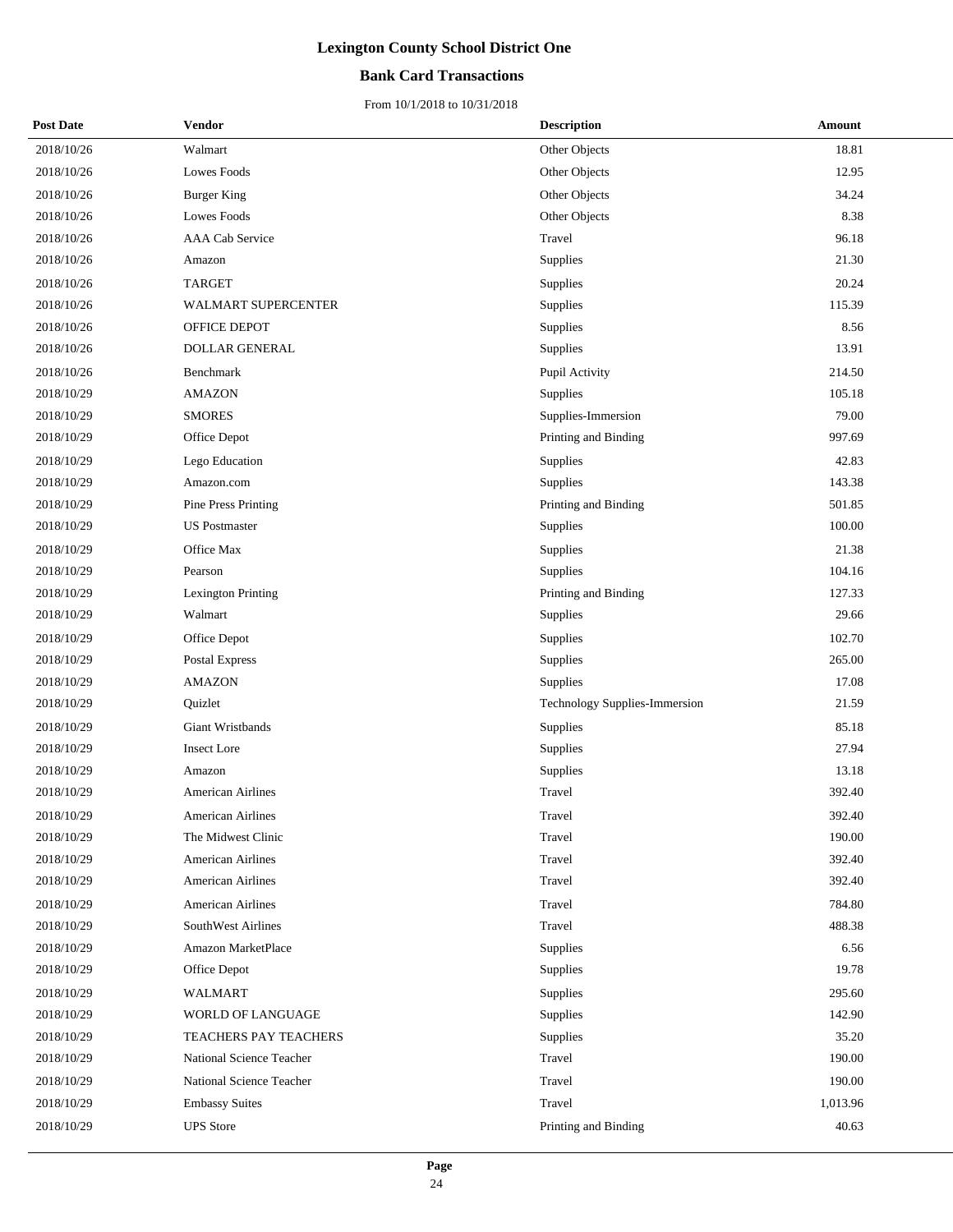## **Bank Card Transactions**

| <b>Post Date</b> | Vendor                            | <b>Description</b>   | Amount |  |
|------------------|-----------------------------------|----------------------|--------|--|
| 2018/10/29       | Lowe's                            | Supplies             | 24.00  |  |
| 2018/10/29       | Trophy & Awards Ct.               | Supplies             | 21.40  |  |
| 2018/10/29       | Lowe's                            | Supplies             | 35.78  |  |
| 2018/10/29       | Lowe's                            | Supplies             | 71.48  |  |
| 2018/10/29       | Bandmart                          | Supplies             | 88.75  |  |
| 2018/10/29       | Raptor                            | Supplies             | 400.00 |  |
| 2018/10/29       | Musician Supply                   | Supplies             | 96.29  |  |
| 2018/10/29       | <b>JW</b> Pepper                  | Supplies             | 123.74 |  |
| 2018/10/29       | Positive Promotions               | Supplies             | 219.85 |  |
| 2018/10/29       | <b>AMAZON</b>                     | Supplies             | 250.98 |  |
| 2018/10/29       | Amazon.com                        | Supplies             | 7.99   |  |
| 2018/10/29       | Amazon                            | Supplies             | 15.51  |  |
| 2018/10/29       | Amazon                            | Supplies             | 34.75  |  |
| 2018/10/29       | Amazon                            | Supplies             | 90.86  |  |
| 2018/10/29       | Shoppe                            | Supplies             | 29.10  |  |
| 2018/10/29       | Positive Promotions               | Supplies             | 145.45 |  |
| 2018/10/29       | Amazon                            | Supplies             | 64.03  |  |
| 2018/10/29       | Walmart                           | Supplies             | 61.49  |  |
| 2018/10/29       | Publix                            | Supplies             | 18.69  |  |
| 2018/10/29       | <b>AMAZON</b>                     | Supplies             | 116.06 |  |
| 2018/10/29       | <b>AMAZON</b>                     | Supplies             | 159.99 |  |
| 2018/10/29       | Amazon                            | Supplies             | 150.02 |  |
| 2018/10/29       | Demco                             | Supplies             | 102.70 |  |
| 2018/10/29       | Amazon.com                        | Supplies             | 118.23 |  |
| 2018/10/29       | Delta Airlines                    | Travel               | 25.00  |  |
| 2018/10/29       | Delta Airlines                    | Travel               | 348.60 |  |
| 2018/10/29       | Travelocity                       | Travel               | 4.75   |  |
| 2018/10/29       | <b>American Airlines</b>          | Travel               | 181.89 |  |
| 2018/10/29       | Francis Marion Hotel              | Travel               | 453.72 |  |
| 2018/10/29       | USC eMall                         | Travel               | 95.00  |  |
| 2018/10/29       | <b>Hotel Beacon</b>               | Travel               | 986.42 |  |
| 2018/10/29       | Paypal PSAE                       | Travel               | 540.00 |  |
| 2018/10/29       | <b>Teacher College</b>            | Travel               | 650.00 |  |
| 2018/10/29       | Travelocity                       | Travel               | 40.00  |  |
| 2018/10/29       | Delta Airlines                    | Travel               | 348.60 |  |
| 2018/10/29       | KleenKare Cleaners                | Travel               | 492.23 |  |
| 2018/10/29       | <b>Hyatt Regency</b>              | Travel               | 400.96 |  |
| 2018/10/29       | <b>American Airlines</b>          | Travel               | 345.80 |  |
| 2018/10/29       | <b>American Airlines</b>          | Travel               | 82.97  |  |
| 2018/10/29       | Delta Airlines                    | Travel               | 210.80 |  |
| 2018/10/29       | <b>Computer Design Consulting</b> | Printing and Binding | 32.10  |  |
| 2018/10/29       | <b>Computer Design Consulting</b> | Printing and Binding | 267.50 |  |
| 2018/10/29       | Dollar Tree                       | Supplies             | 25.68  |  |
| 2018/10/29       | Hobby Lobby                       | Supplies             | 21.98  |  |
| 2018/10/29       | <b>Storeys Florist</b>            | Supplies             | 71.70  |  |
|                  |                                   |                      |        |  |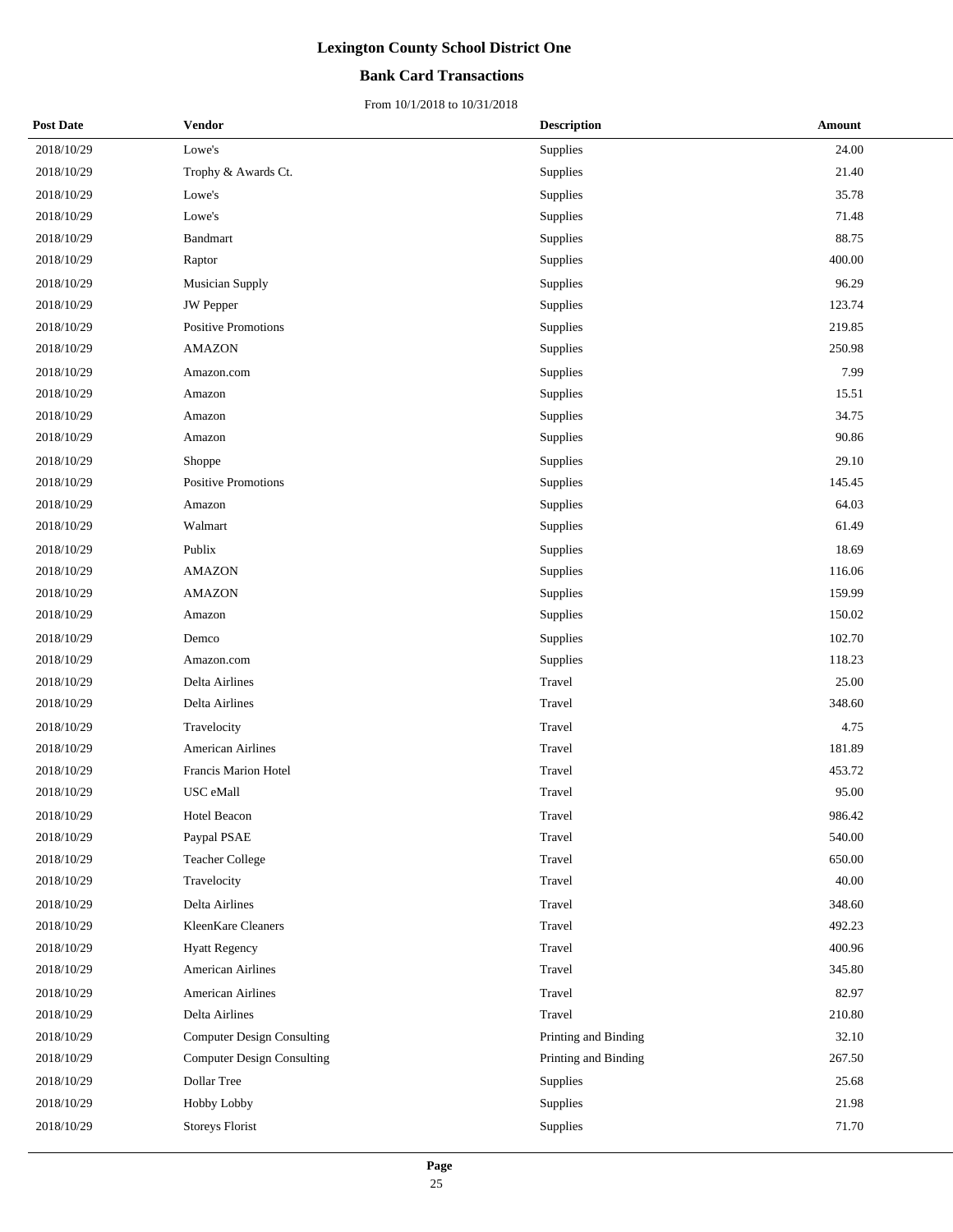## **Bank Card Transactions**

| <b>Post Date</b> | Vendor                | <b>Description</b>       | Amount   |
|------------------|-----------------------|--------------------------|----------|
| 2018/10/29       | <b>ASCD</b>           | Supplies                 | 53.43    |
| 2018/10/29       | <b>Hyatt Regency</b>  | Other Objects            | 8.00     |
| 2018/10/29       | <b>UNITED</b>         | Travel                   | 12.00    |
| 2018/10/29       | <b>NABT</b>           | Travel                   | 235.00   |
| 2018/10/29       | <b>DELTA</b>          | Travel                   | 527.60   |
| 2018/10/29       | <b>UNITED</b>         | Travel                   | 7.00     |
| 2018/10/29       | <b>EMBASSY SUITES</b> | Travel                   | 161.57   |
| 2018/10/29       | <b>UNITED</b>         | Travel                   | 7.00     |
| 2018/10/29       | <b>COLLEGE BOARD</b>  | Travel                   | 390.00   |
| 2018/10/29       | <b>SHERATON</b>       | Travel                   | 806.90   |
| 2018/10/29       | <b>BZ CONFERENCE</b>  | Travel                   | 325.00   |
| 2018/10/29       | <b>NABT</b>           | Travel                   | 325.00   |
| 2018/10/29       | <b>UNITED</b>         | Travel                   | 7.00     |
| 2018/10/29       | <b>UNITED</b>         | Travel                   | 7.00     |
| 2018/10/29       | <b>ECU</b>            | Travel                   | 349.00   |
| 2018/10/29       | <b>CREDIT</b>         | Travel                   | $-90.00$ |
| 2018/10/29       | <b>UNITED</b>         | Travel                   | 7.00     |
| 2018/10/29       | <b>UNITED</b>         | Travel                   | 455.60   |
| 2018/10/29       | <b>DELTA</b>          | Travel                   | 747.10   |
| 2018/10/29       | <b>SHERATON</b>       | Travel                   | 202.56   |
| 2018/10/29       | <b>UNITED</b>         | Travel                   | 7.00     |
| 2018/10/29       | <b>UNITED</b>         | Travel                   | 455.60   |
| 2018/10/29       | <b>SHERATON</b>       | Travel                   | 202.56   |
| 2018/10/29       | <b>UNITED</b>         | Travel                   | 13.00    |
| 2018/10/29       | <b>Embassy Suites</b> | Travel-Teacher Staff Dev | 155.68   |
| 2018/10/29       | <b>SCAHPERD</b>       | Travel-Teacher Staff Dev | 135.00   |
| 2018/10/29       | <b>USC</b>            | Travel-Teacher Staff Dev | 95.00    |
| 2018/10/29       | <b>USC</b>            | Travel                   | 95.00    |
| 2018/10/29       | Amazon.com            | Supplies                 | 28.98    |
| 2018/10/29       | Amazon.com            | Supplies                 | 10.94    |
| 2018/10/29       | Amazon.com            | Supplies                 | 10.94    |
| 2018/10/29       | Amazon.com            | Supplies                 | 29.83    |
| 2018/10/29       | Amazon.com            | Supplies                 | 64.29    |
| 2018/10/29       | Walmart               | Supplies                 | 59.12    |
| 2018/10/29       | <b>USPS</b>           | Supplies                 | 11.10    |
| 2018/10/29       | <b>SCASBO</b>         | Travel                   | 275.00   |
| 2018/10/29       | <b>Hilton Hotels</b>  | Travel                   | 171.35   |
| 2018/10/29       | <b>SCASBO</b>         | Travel                   | 275.00   |
| 2018/10/29       | <b>SCASBO</b>         | Travel                   | 225.00   |
| 2018/10/29       | <b>SCASBO</b>         | Travel                   | 275.00   |
| 2018/10/29       | Marriott              | Travel                   | 324.48   |
| 2018/10/29       | <b>SCASBO</b>         | Travel                   | 275.00   |
| 2018/10/29       | SASBO                 | Travel                   | 99.00    |
| 2018/10/29       | <b>SCASBO</b>         | Travel                   | 225.00   |
| 2018/10/29       | Alfred Williams       | Supplies                 | 55.64    |
|                  |                       |                          |          |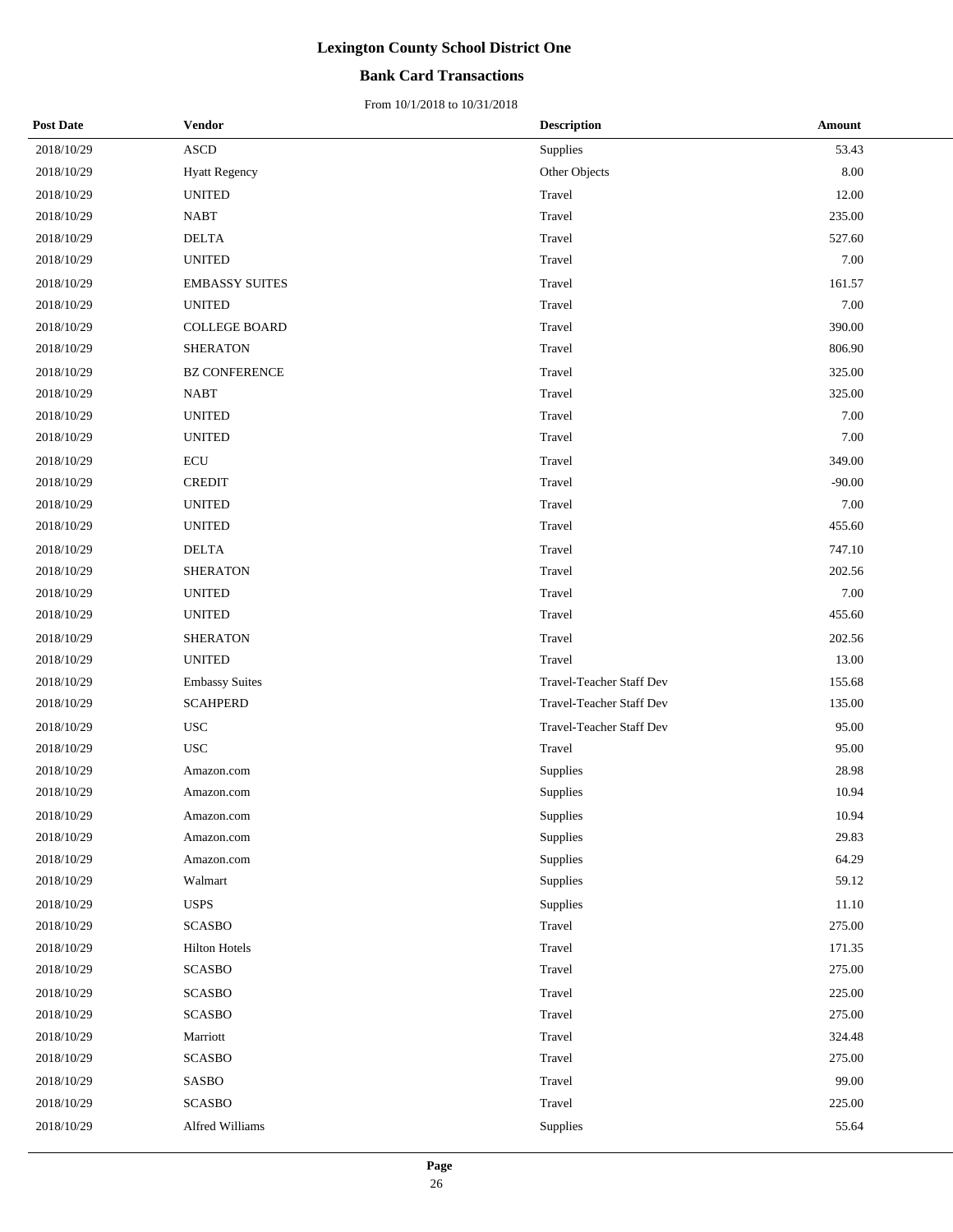## **Bank Card Transactions**

| <b>Post Date</b> | Vendor                       | <b>Description</b> | <b>Amount</b> |
|------------------|------------------------------|--------------------|---------------|
| 2018/10/29       | Postal Express               | Supplies           | 7.75          |
| 2018/10/29       | SMITH AND JONES              | Supplies           | 195.53        |
| 2018/10/29       | <b>LOWES</b>                 | Supplies           | 263.34        |
| 2018/10/29       | Pitt Stop                    | Supplies           | 53.16         |
| 2018/10/29       | Walmart                      | Supplies           | 32.23         |
| 2018/10/29       | Walmart                      | Supplies           | 40.10         |
| 2018/10/29       | Lowes                        | Supplies           | 77.92         |
| 2018/10/29       | Home Depot                   | Supplies           | 206.56        |
| 2018/10/29       | Shell Oil                    | Supplies           | 65.09         |
| 2018/10/29       | MURPHY EXPRESS               | Supplies           | 66.33         |
| 2018/10/29       | PittStop                     | Supplies           | 100.00        |
| 2018/10/29       | Lowe's                       | Supplies           | 85.68         |
| 2018/10/29       | <b>Tractor Supply</b>        | Supplies           | 106.99        |
| 2018/10/29       | Lowes                        | Supplies           | 166.07        |
| 2018/10/29       | Shell                        | Supplies           | 38.85         |
| 2018/10/29       | Lowe's                       | Supplies           | 107.06        |
| 2018/10/29       | Lowe's                       | Supplies           | 28.33         |
| 2018/10/29       | Circle K                     | Supplies           | 65.06         |
| 2018/10/29       | Lowes Foods                  | Supplies           | 3.96          |
| 2018/10/29       | Murphy Express               | Supplies           | 24.46         |
| 2018/10/29       | Murphy Express               | Supplies           | 25.45         |
| 2018/10/29       | Lowe's                       | Supplies           | 50.18         |
| 2018/10/29       | Murphy Express               | Supplies           | 24.00         |
| 2018/10/29       | Lowe's                       | Supplies           | 47.76         |
| 2018/10/29       | IGA                          | Supplies           | 110.91        |
| 2018/10/29       | 123 Signup                   | Travel             | 375.00        |
| 2018/10/29       | 123 Signup                   | Travel             | 375.00        |
| 2018/10/29       | Hilton Myrtle Beach          | Travel             | 218.16        |
| 2018/10/29       | Hotel Beacon                 | Travel             | 1,311.81      |
| 2018/10/29       | Renaissance Glendale Hotel   | Travel             | 3,956.10      |
| 2018/10/29       | Renaissance Glendale Hotel   | Travel             | 4.00          |
| 2018/10/29       | <b>Farmplast Parsippany</b>  | Supplies           | 68.99         |
| 2018/10/29       | <b>Staples</b>               | Supplies           | 183.04        |
| 2018/10/29       | Amazon                       | Supplies           | 95.95         |
| 2018/10/29       | <b>ASCD</b>                  | Travel             | 599.00        |
| 2018/10/29       | United                       | Travel             | 260.37        |
| 2018/10/29       | $\bold{ASCD}$                | Travel             | 599.00        |
| 2018/10/29       | United                       | Travel             | 1,070.40      |
| 2018/10/29       | Travelocity                  | Travel             | 11.11         |
| 2018/10/29       | $\boldsymbol{\mathsf{ASCD}}$ | Travel             | 499.00        |
| 2018/10/29       | Amazon                       | Supplies           | 41.60         |
| 2018/10/29       | Walmart                      | Supplies           | 32.09         |
| 2018/10/29       | Amazon                       | Supplies           | 11.03         |
| 2018/10/29       | Amazon                       | Supplies           | 66.28         |
| 2018/10/29       | Amazon                       | Supplies           | 26.54         |
|                  |                              |                    |               |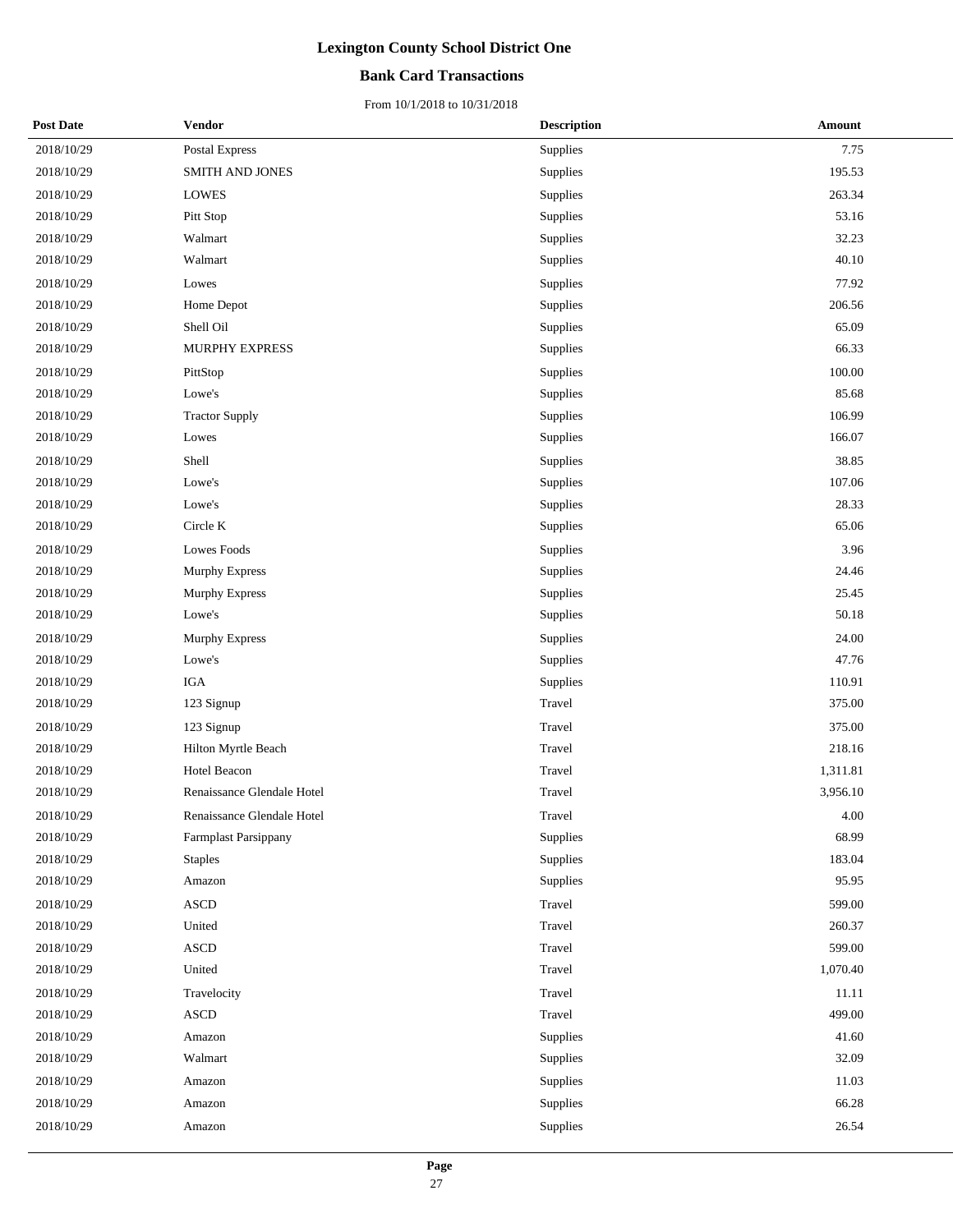## **Bank Card Transactions**

| <b>Post Date</b> | Vendor                        | <b>Description</b> | <b>Amount</b> |
|------------------|-------------------------------|--------------------|---------------|
| 2018/10/29       | Amazon                        | Supplies           | 58.32         |
| 2018/10/29       | Amazon                        | Supplies           | 238.11        |
| 2018/10/29       | Amazon                        | Supplies           | 882.10        |
| 2018/10/29       | <b>WALMART</b>                | Supplies           | 106.84        |
| 2018/10/29       | <b>HUB CITY</b>               | Supplies           | 342.50        |
| 2018/10/29       | WALMART                       | Supplies           | 28.53         |
| 2018/10/29       | Amazon                        | Supplies           | 396.77        |
| 2018/10/29       | <b>AMAZON</b>                 | Pupil Activity     | 177.73        |
| 2018/10/29       | EBAY                          | Pupil Activity     | 58.07         |
| 2018/10/29       | <b>JW PEPPER</b>              | Pupil Activity     | 35.98         |
| 2018/10/29       | JW Pepper                     | Pupil Activity     | 399.85        |
| 2018/10/29       | Amazon                        | Pupil Activity     | 68.20         |
| 2018/10/29       | Amazon.com                    | Pupil Activity     | 45.11         |
| 2018/10/29       | Walmart                       | Pupil Activity     | 91.17         |
| 2018/10/29       | K-Mart                        | Pupil Activity     | 40.82         |
| 2018/10/29       | <b>Big Lots</b>               | Pupil Activity     | 66.32         |
| 2018/10/29       | <b>WALMART</b>                | Pupil Activity     | 65.69         |
| 2018/10/29       | Walmart                       | Pupil Activity     | 15.57         |
| 2018/10/29       | Presentation Systems South    | Pupil Activity     | 599.06        |
| 2018/10/29       | Amazon                        | Pupil Activity     | 95.71         |
| 2018/10/29       | Amazon                        | Pupil Activity     | 69.99         |
| 2018/10/29       | Publix                        | Pupil Activity     | 9.18          |
| 2018/10/29       | Scholastic                    | Pupil Activity     | 100.00        |
| 2018/10/29       | Amazon                        | Pupil Activity     | 22.98         |
| 2018/10/29       | Amazon                        | Pupil Activity     | 15.52         |
| 2018/10/29       | Nicky's Folders               | Pupil Activity     | 100.00        |
| 2018/10/29       | Amazon                        | Pupil Activity     | 32.94         |
| 2018/10/29       | Makey Shop                    | Pupil Activity     | 76.00         |
| 2018/10/29       | Amazon                        | Pupil Activity     | 140.34        |
| 2018/10/29       | Amazon                        | Pupil Activity     | 44.97         |
| 2018/10/29       | Amazon                        | Pupil Activity     | 32.29         |
| 2018/10/29       | Amazon                        | Pupil Activity     | 56.92         |
| 2018/10/29       | Mathematical Olympiads        | Pupil Activity     | 109.00        |
| 2018/10/29       | Amazon.com                    | Pupil Activity     | 24.21         |
| 2018/10/29       | Amazon.com                    | Pupil Activity     | 214.62        |
| 2018/10/29       | Amazon.com                    | Pupil Activity     | 351.10        |
| 2018/10/29       | Amazon.com                    | Pupil Activity     | 78.28         |
| 2018/10/29       | Amazon.com                    | Pupil Activity     | 146.93        |
| 2018/10/29       | The Markerboard People        | Pupil Activity     | 99.00         |
| 2018/10/29       | Amazon                        | Pupil Activity     | 50.64         |
| 2018/10/29       | Office Depot                  | Pupil Activity     | 80.24         |
| 2018/10/29       | <b>Bilingual Dictionaries</b> | Pupil Activity     | 54.80         |
| 2018/10/29       | Amazon                        | Pupil Activity     | 239.56        |
| 2018/10/29       | <b>NAFME</b>                  | Pupil Activity     | 130.00        |
| 2018/10/29       | <b>AMAZON</b>                 | Pupil Activity     | 48.14         |
|                  |                               |                    |               |